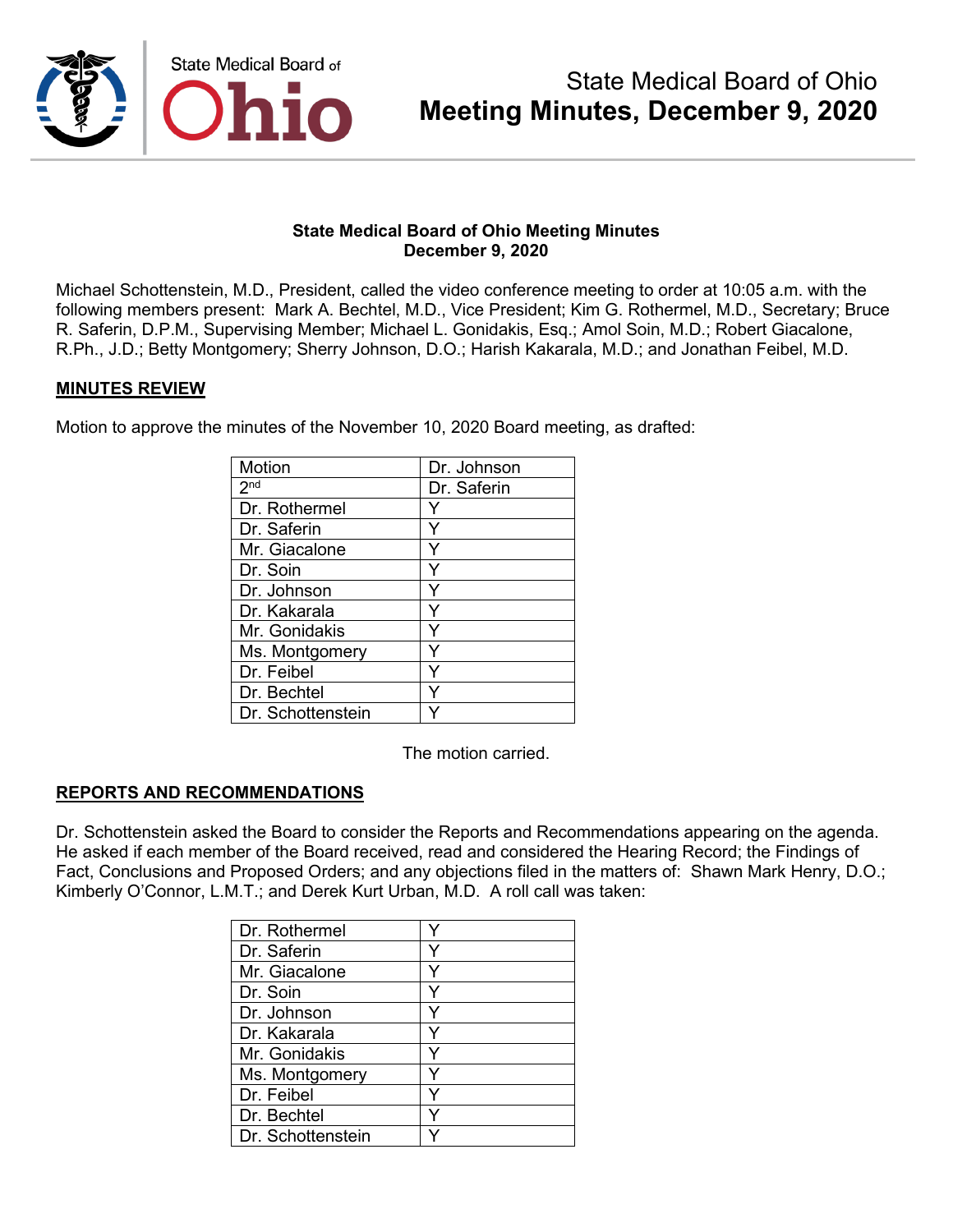Dr. Schottenstein further asked if each member of the Board understands that the Board's disciplinary guidelines do not limit any sanction to be imposed, and that the range of sanctions available in each matter runs from Dismissal to Permanent Revocation or Permanent Denial. A roll call was taken:

| Dr. Rothermel     |  |
|-------------------|--|
| Dr. Saferin       |  |
| Mr. Giacalone     |  |
| Dr. Soin          |  |
| Dr. Johnson       |  |
| Dr. Kakarala      |  |
| Mr. Gonidakis     |  |
| Ms. Montgomery    |  |
| Dr. Feibel        |  |
| Dr. Bechtel       |  |
| Dr. Schottenstein |  |

Dr. Schottenstein further asked if each member of the Board understands that in each matter eligible for a fine, the Board's fining guidelines allow for imposition of the range of civil penalties, from no fine to the statutory maximum amount of \$20,000. A roll call was taken:

| Dr. Rothermel     |   |
|-------------------|---|
| Dr. Saferin       |   |
| Mr. Giacalone     | Y |
| Dr. Soin          |   |
| Dr. Johnson       | ٧ |
| Dr. Kakarala      | v |
| Mr. Gonidakis     | Y |
| Ms. Montgomery    | Y |
| Dr. Feibel        | ٧ |
| Dr. Bechtel       |   |
| Dr. Schottenstein |   |

Dr. Schottenstein stated that in accordance with the provision in section 4731.22(F)(2), Ohio Revised Code, specifying that no member of the Board who supervises the investigation of a case shall participate in further adjudication of the case, the Secretary and Supervising Member must abstain from further participation in the adjudication of any disciplinary matters. In the disciplinary matters before the Board today, Dr. Rothermel served as Secretary and Dr. Saferin served as Supervising Member.

During these proceedings, no oral motions were allowed by either party. No respondent on today's agenda have requested to address the Board during this video conference meeting. The respondents and their attorneys are still viewing the meeting remotely and have a number to call in the event of an emergency or procedural concern.

## **Shawn Mark Henry, D.O.**

Dr. Schottenstein directed the Board's attention to the matter of Shawn Mark Henry, D.O. No objections have been filed. Ms. Shamansky was the Hearing Examiner.

Dr. Schottenstein stated that a request to address the Board has been made on behalf of Dr. Henry. Five minutes will be allowed for that address.

Dr. Henry was represented by his attorney, Daniel Zinsmaster.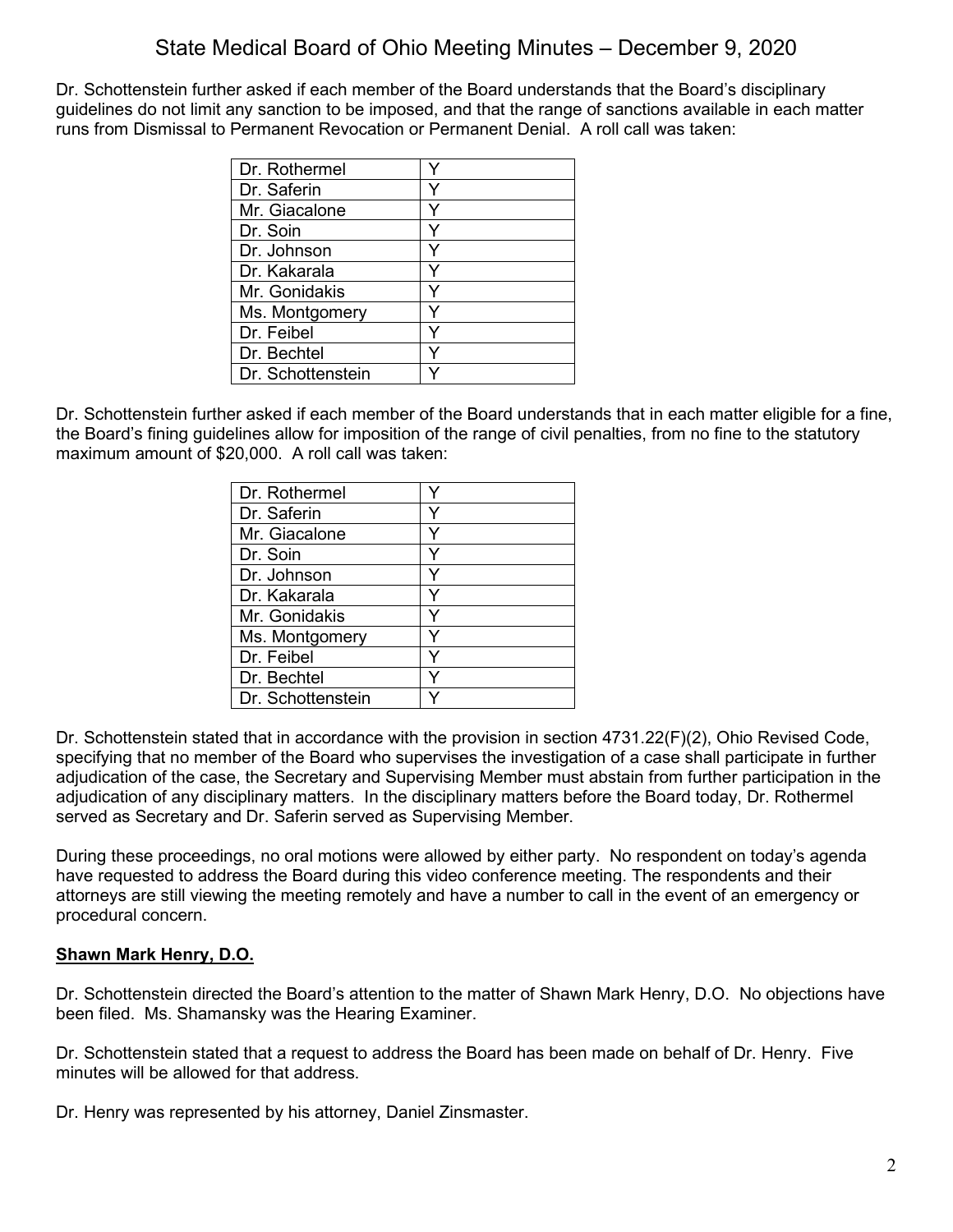Mr. Zinsmaster stated that in April 2019, Dr. Henry was found guilty in federal court in Texas on conspiracy charges related to health care bribes and kickbacks, as well as an interesting charge related to the Travel Act. As of today, nearly two years later, Dr. Henry has not been sentenced for that finding by the court. Based on the conviction, the Texas Medical Board issued a temporary suspension of Dr. Henry's Texas medical license. Dr. Henry believes that the government took an unprecedented prosecutorial approach to his case, particularly with regard to the Travel Act, and he plans to appeal the court's decision. However, Dr. Henry cannot appeal until sentencing has occurred. Mr. Zinsmaster stated that Dr. Henry was unable to be present for today's meeting, just as he had been unable to attend his hearing, due to the pending nature of the criminal case.

Mr. Zinsmaster stated that Dr. Henry is a gifted spine surgeon who attended Ohio University for medical school, followed by orthopedic surgery residency and a one-year residency in spine surgery. Dr. Henry practiced as a spine surgeon for almost 18 years until 2019. In 2009, Dr. Henry was approached by a group of non-physician investors who were working on a design and construction of a hospital in Dallas called Forest Park Medical Center, which would be owned by physicians and investors. Of all those who invested and participated in the development of the hospital, Dr. Henry was the only one offered a consulting contract to provide monthly guidance to developers, particularly as it related to the layout of the physical space. Dr. Henry performed surgeries at this hospital.

Mr. Zinsmaster continued that for his consultation, Dr. Henry was paid a monthly fee based on his guidance and his availability up to 100 hours per month at a rate of slightly over \$300 per hour for a total of about \$30,000 per month. Mr. Zinsmaster noted that others charged by the government were focused on the marketing aspects that attempted to bring patients to the hospital, but Dr. Henry had not been involved in that program. Mr. Zinsmaster noted that while Dr. Henry was not the only professional charged by the government, he was the only one with a consulting contract and he believed at that time that his payments pursuant to that contract were valid and legitimate. Likewise, a review of the indictment shows that a number of providers were paid for patient referrals as well as paying patients to receive treatment at this hospital; Dr. Henry was not involved in that type of conduct. Dr. Henry's conduct was related to his consulting contract, which he had had reviewed by a law firm in 2009. Mr. Zinsmaster commented that, though the Hearing Examiner believes there is no evidence to support Dr. Henry's assertions that he had the contract reviewed by counsel, Dr. Henry has been prevented from testifying about his efforts at due diligence as a result of the pending nature of the criminal case.

Mr. Zinsmaster stated that the court has yet to impose a sanction in this matter and the tentative suspension by the Texas Medical Board is not a final action. Dr. Henry was trained and educated in Ohio, his family is from the Midwest, and he would like to return here at some point in the future. Mr. Zinsmaster respectfully requested that the Board not permanently revoke Dr. Henry's Ohio medical license for a conviction that did not result from any patient harm, but rather from an elaborate billing scheme designed by investors to which Dr. Henry had become an unwitting participant. Mr. Zinsmaster asked instead that the Board consider an indefinite suspension of Dr. Henry's license with conditions for reinstatement to include resolution of the criminal case and the Texas Board case. Alternatively, Mr. Zinsmaster proposed a non-permanent revocation of Dr. Henry's license which would allow him to reapply after resolution of the matters in Texas.

Dr. Schottenstein asked if the Assistant Attorney General wished to respond. Ms. Pelphrey stated that she wished to respond.

Ms. Pelphrey opined that the Hearing Examiner's Report and Recommendation speaks for itself. Given the seriousness of the allegations set forth, Ms. Pelphrey asked the Board to accept the Findings of Fact and Conclusions of Law, and agree with the Proposed Order to permanently revoke Dr. Henry's Ohio medical license.

Motion to approve and confirm the Proposed Findings of Fact, Conclusions, and Order in the matter of Dr. Henry: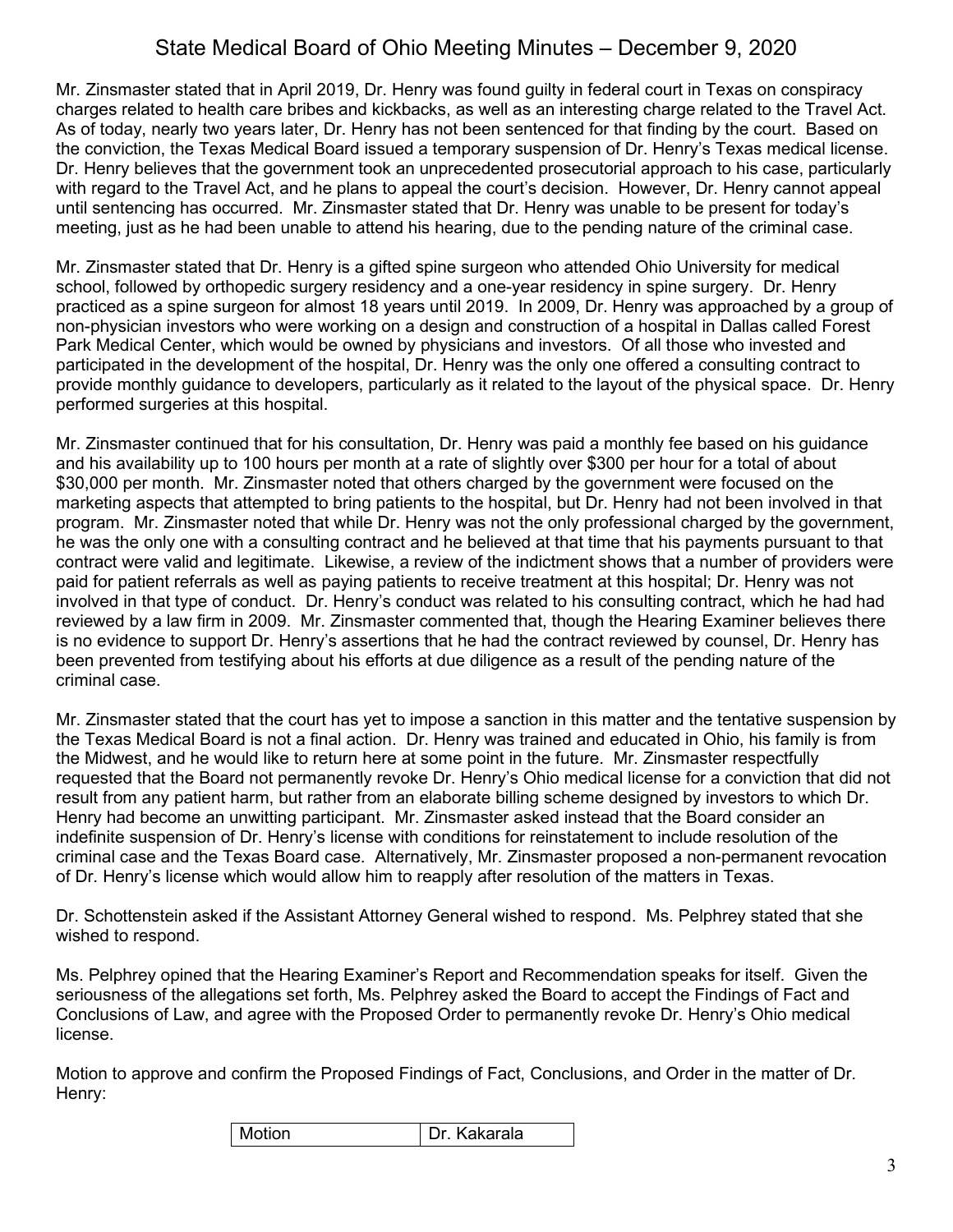2nd Dr. Johnson

Dr. Schottenstein stated that he will now entertain discussion in the above matter.

Dr. Schottenstein, having read through the case, found Dr. Henry's behavior to have been brazen and audacious in his perpetration of health care fraud. Dr. Schottenstein found it inconceivable that an average, reasonable person would find Dr. Henry's defense of his behavior to be credible.

Dr. Schottenstein continued that the cornerstone of the medical profession is the trust that patients and their family members place in medical practitioners that they will be treated professionally, competently, and ethically. Dr. Schottenstein stated that Dr. Henry's behavior chips away at that trust, and by diminishing that trust it diminishes the inclination of the public to seek out needed medical care. Dr. Henry ignored his fiduciary responsibility to his patients by engaging in behavior to inflate the cost of medical care to enrich himself. In doing so, Dr. Henry contributed to the high cost and lack of access to medical care in our community.

Dr. Schottenstein stated that this Board exists to take practitioners who engage in this kind of behavior out of practice. Dr. Schottenstein agreed with the Proposed Order to permanently revoke Dr. Henry's license.

Ms. Montgomery commented that Dr. Henry is apparently a very accomplished surgeon, but greed has gotten in the way. Ms. Montgomery added that, regrettably, this is a loss to the medical profession, but it is not a loss to the public due to Dr. Henry's reprehensible behavior.

Vote on Dr. Kakarala's motion to approve:

| Dr. Rothermel     | Abstain |
|-------------------|---------|
| Dr. Saferin       | Abstain |
| Mr. Giacalone     |         |
| Dr. Soin          | Y       |
| Dr. Johnson       |         |
| Dr. Kakarala      |         |
| Mr. Gonidakis     |         |
| Ms. Montgomery    |         |
| Dr. Feibel        |         |
| Dr. Bechtel       |         |
| Dr. Schottenstein |         |

The motion carried.

## **Kimberly O'Connor, L.M.T.**

Dr. Schottenstein directed the Board's attention to the matter of Kimberly O'Connor, L.M.T. No objections have been filed. Ms. Shamansky was the Hearing Examiner. Dr. Schottenstein stated that this matter is nondisciplinary, and therefore all Board members may vote.

Motion to approve and confirm the Proposed Findings of Fact, Conclusions, and Order in the matter of Ms. O'Connor:

| Motion          | Dr. Johnson   |
|-----------------|---------------|
| 2 <sub>nd</sub> | I Dr. Bechtel |

Dr. Schottenstein stated that he will now entertain discussion in the above matter.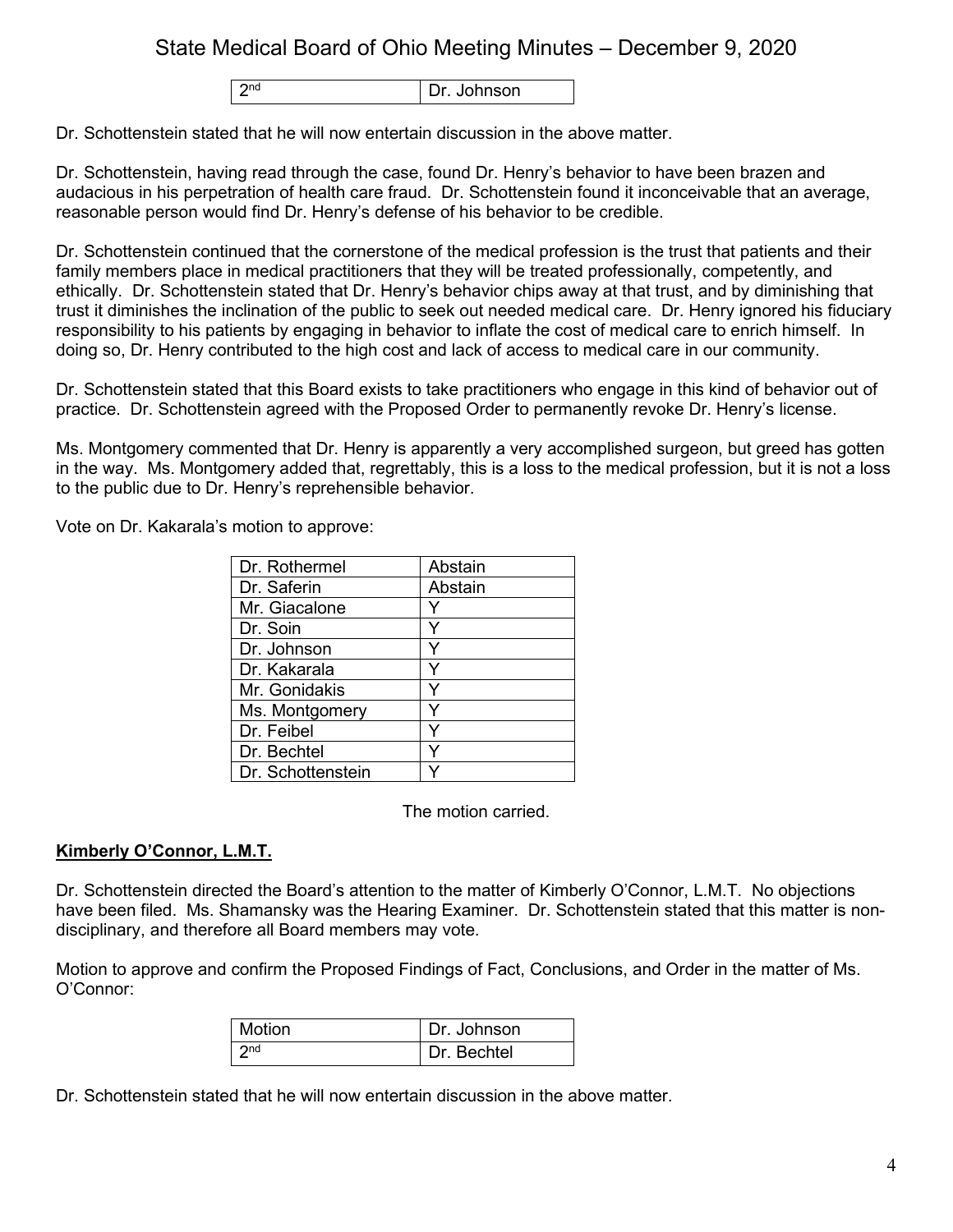Dr. Schottenstein stated that he is respectful of Ms. O'Connor's argument that she has been engaged in selfstudy and has tried to keep her skills sharp by providing massage without compensation. However, Dr. Schottenstein regrettably did not feel that those activities adequately addressed his concerns under 4731.222, Ohio Revised Code. It has been about six years since Ms. O'Connor has been employed in the area of massage therapy, her practice of massage appears to have been minimal over that time, and Dr. Schottenstein is not familiar with the materials she has been using for self-study. Dr. Schottenstein stated that passing the Massage and Bodywork Licensing Examination (MBLEx) would give some assurance to the public and to the licensee herself that she is proficient and that her skills are sharp.

Dr. Schottenstein also felt the Board should be consistent in its requirements for licensure. Dr. Schottenstein noted that this case is reminiscent of a case the Board considered a few months ago, that of Douglas Shodd, L.M.T., who also asked the Board to waive his requirement to take the MBLEx based on his uncompensated practice of massage therapy. The Board found that Mr. Shodd's experience was insufficient to waive the MBLEx requirement.

Dr. Schottenstein agreed with the Proposed Order to grant Ms. O'Connor's application for licensure, provided that she takes and passes the MBLEx within one year of the effective date of the order.

Vote on Dr. Johnson's motion to approve:

| Dr. Rothermel     |  |
|-------------------|--|
| Dr. Saferin       |  |
| Mr. Giacalone     |  |
| Dr. Soin          |  |
| Dr. Johnson       |  |
| Dr. Kakarala      |  |
| Mr. Gonidakis     |  |
| Ms. Montgomery    |  |
| Dr. Feibel        |  |
| Dr. Bechtel       |  |
| Dr. Schottenstein |  |

The motion carried.

## **Derek Kurt Urban, M.D.**

Dr. Schottenstein directed the Board's attention to the matter of Derek Kurt Urban, M.D. Objections have been filed and were previously distributed to Board members. Mr. Porter was the Hearing Examiner.

Dr. Schottenstein stated that a request to address the Board has been made on behalf of Dr. Urban. Five minutes will be allowed for that address.

Dr. Urban was represented by his attorney, Bill Delaney.

Mr. Delaney asked the Board to consider a more lenient discipline than what was proposed by the Hearing Examiner. Mr. Delaney stated that the 30-day suspension will act as a harsh penalty. Mr. Delaney stated that Dr. Urban has a multi-state radiology practice across 13 states and the hearing record shows that he is an excellent radiologist. Mr. Delaney noted that this case does not involve standard of care issues or any threat to the public. Any suspension would take away from Dr. Urban's ability to assist in the public's health care and also automatically suspend his Virginia medical license, which would jeopardize his employment and possibly cause him to lose his radiology certification. Mr. Delany added that a suspension could also result in different outcomes in the multiple states in which Dr. Urban works. Mr. Delaney stated that while discipline may be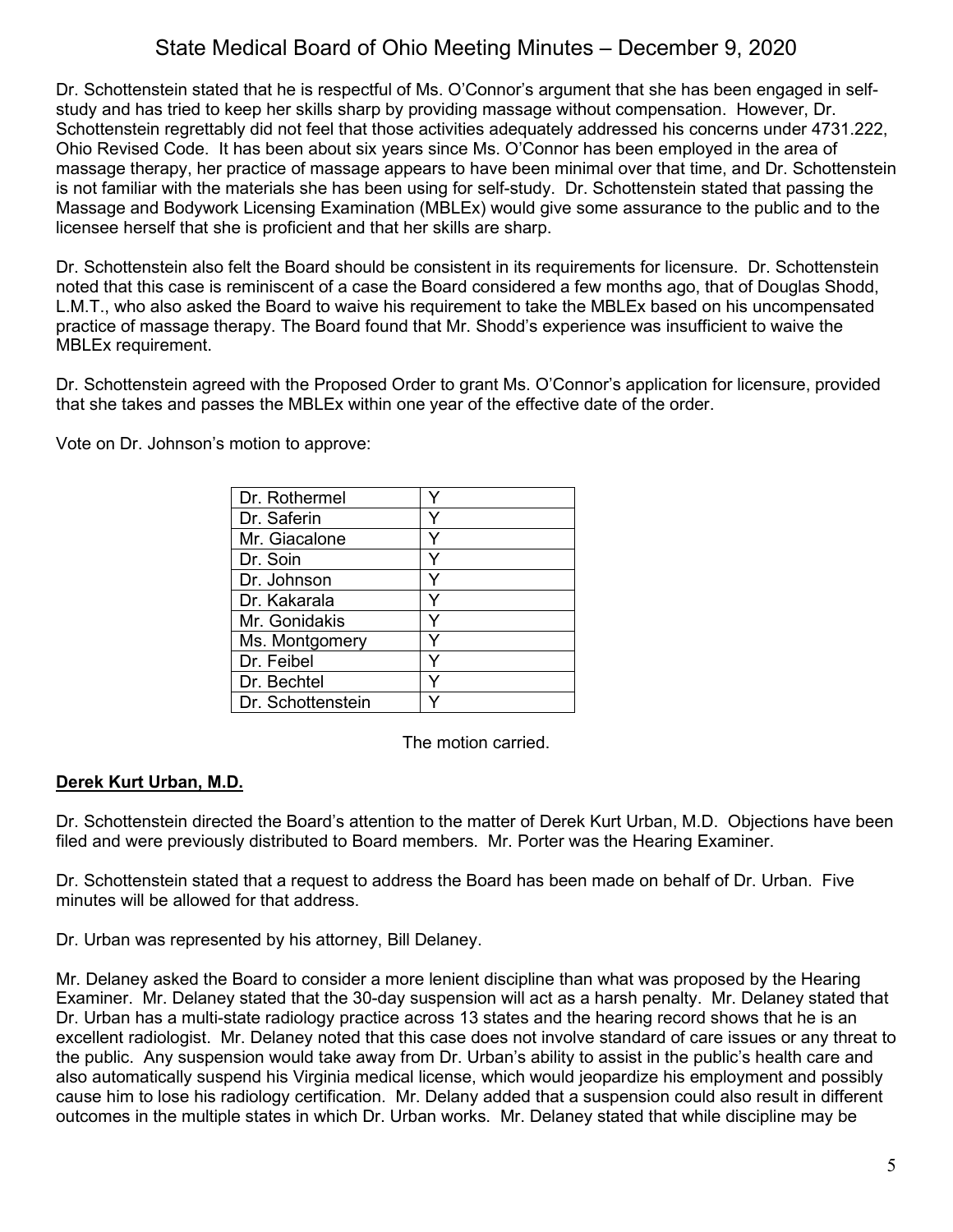appropriate in this case, including terms of probation, a suspension would be an unreasonable hardship in Dr. Urban.

Mr. Delaney continued that Ms. Snyder, the Assistant Attorney General in this case, had no objection to the finding that a reprimand would be appropriate. The Hearing Examiner recognized that Dr. Urban had completely mitigated any kind of continuing harm by securing counsel to assist him in the application process in Ohio and other states. Mr. Delany stated that this shows that Dr. Urban does not pose any continuing threat to even the regulatory aspects of the Board's supervision.

Mr. Delaney stated that Dr. Urban has been completely transparent with the Board from the very beginning of the Board's inquiries into this matter in June 2016. Dr. Urban thoroughly answered all questions and supplied any information the Board requested in 2016 and 2017. Dr. Urban also disclosed all information on his 2019 application for license renewal.

For these reasons, Mr. Delaney asked that Dr. Urban's discipline not include a suspension of his license.

Dr. Urban stated that he is extremely sorry for his past mistakes and asked for the Board's mercy. Dr. Urban stated that a suspension could end his career, his job, and his certification. Dr. Urban stated that he has a 19 year-old son in college who he has promised to support. Dr. Urban stated that he has taken steps to ensure this does not happen again. Dr. Urban stated that he cannot be more contrite and humble. Dr. Urban asked the Board to spare his career and allow him to continue practicing safely for patients in Ohio and all of the 13 states in which he is licensed.

Dr. Schottenstein asked if the Assistant Attorney General wished to respond. Ms. Snyder stated that she wished to respond.

Ms. Snyder stated that this is a bootstrap case based on an allegation that Dr. Urban did not report discipline on his 2015 application to renew his Ohio medical license. Ms. Snyder stated that Dr. Urban was in the military for over 20 years and is a skilled, board-certified radiologist. Dr. Urban received an administrative discipline in the military, which has led to this current case before the Board. The hearing record contains testimony on the nature of an administrative discipline, as well as whether Dr. Urban understood that he need to report it as a discipline on licensure and renewal applications. Dr. Urban testified emphatically that he did not believe he had to report the discipline, while the Hearing Examiner and Ms. Snyder concluded at the time that that was not a reasonable belief.

Having thought about this case a great deal following the hearing, Ms. Snyder has come to understand why Dr. Urban had that belief. Ms. Snyder stated that Dr. Urban is a very literal person and he probably looked at the application language very literally. Ms. Snyder opined that Dr. Urban was not trying to commit fraud or trick anyone into thinking that he had not had that administrative discipline. Therefore, Ms. Snyder stated that there is mitigation in this case that should be considered by the Board.

Motion to approve and confirm the Proposed Findings of Fact, Conclusions, and Order in the matter of Dr. Urban:

| Motion          | Dr. Johnson  |
|-----------------|--------------|
| 2 <sub>nd</sub> | Dr. Kakarala |

Dr. Schottenstein stated that he will now entertain discussion in the above matter.

Ms. Montgomery stated that this issue has hung over Dr. Urban's head for many years, which is a very lengthy time for anyone whether they are guilty or not. Ms. Montgomery commented that it had been somewhat difficult to review the documents due to a large amount of redacted confidential information, but it was clear that human foibles played a significant role. Ms. Montgomery opined that Dr. Urban was embarrassed by some of the things he had used his position for and, while there is no excuse for that, it was human.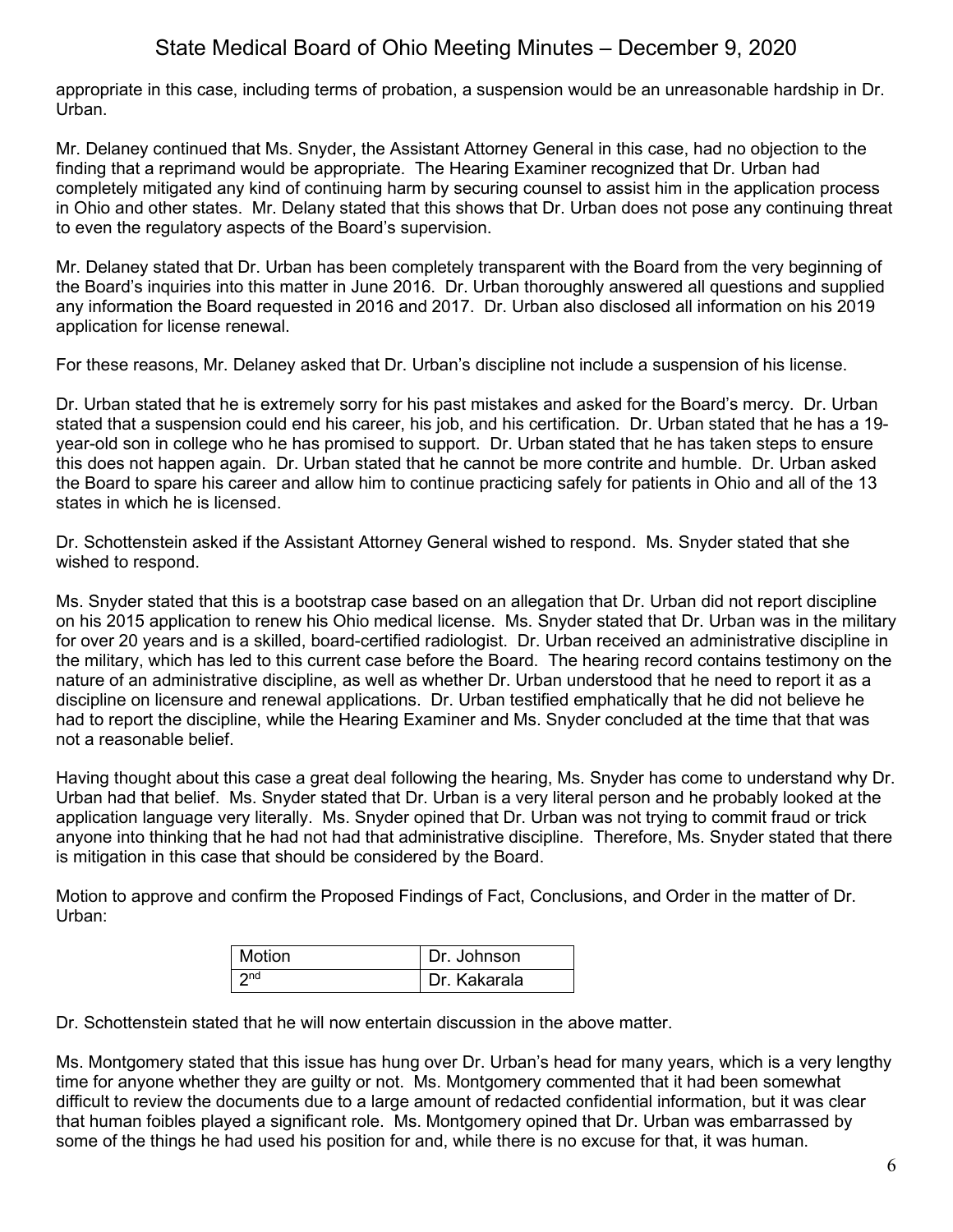Ms. Montgomery stated that she concurred with Ms. Snyder's thoughtful commentary and, given the circumstances of the case, suggested that a reprimand rather than a 3-day suspension of Dr. Urban's license would be appropriate.

Motion to amend the Proposed Order to add a Reprimand and remove the provisions related to suspension of Dr. Urban's medical license, leaving all other provisions intact:

| l Motion            | Ms. Montgomery |
|---------------------|----------------|
| $\vert$ $\gamma$ nd | Mr. Giacalone  |

Mr. Giacalone stated that because Ms. Snyder led the legal case against Dr. Urban, he would defer to her suggestion to reduce the proposed sanction. Mr. Giacalone agreed with Ms. Montgomery that it would be appropriate to issue a reprimand instead of a suspension in this matter.

Dr. Feibel appreciated Ms. Snyder's thoughtful words, as well as Dr. Urban's words about taking responsibility for his actions. Dr. Feibel wished that Dr. Urban would have taken more responsibility for his actions in the hearing record, noting that that does not seem to be the case on pages 30 through 33 of the hearing transcript. Given Ms. Snyder's comments, Dr. Feibel supported Ms. Montgomery's proposed amendment.

Commenting on Dr. Urban's written objections, Dr. Feibel made clear that he is not basing his opinion on any subsequent action that other state medical boards may take based on the Ohio action. Dr. Feibel stated that other boards have the right to make their own rules and he would not choose to support any particular sanction based on possible repercussions from another board. Dr. Schottenstein agreed with Dr. Feibel, stating that he had had similar thoughts.

Dr. Schottenstein stated that one could make a case that Dr. Urban has shown a pattern of misrepresentation, occurring first with his licensure application to the Kansas State Board of Healing Arts and again with his license renewal application to the Ohio Board. While this patten is an aggravating factor, Dr. Schottenstein also noted the following mitigating factors:

- Dr. Urban made a free and full disclosure to the Board.
- Dr. Urban hired legal counsel to help him with his license applications.
- As noted previously, Dr. Urban appears to be a very literal person.
- Dr. Urban seems to have expressed genuine remorse, both today and at his hearing.
- Dr. Urban's misconduct has not had an adverse impact on others.
- There are no alleged standard of care issues.
- The misconduct is remote in time.
- Dr. Urban has acknowledged that he would answer the application question differently if he had it to do over again.

Because of these mitigating factors, Dr. Schottenstein supported the proposed amendment.

Dr. Feibel thanked Dr. Urban for his service to the country through the armed forces. The other Board members agreed. Dr. Feibel considered Dr. Urban's service to be somewhat of an additional mitigating factor.

A vote was taken on Ms. Montgomery's motion to amend:

| Dr Rothermel | Abstain |
|--------------|---------|
| Dr Saferin   | Abstain |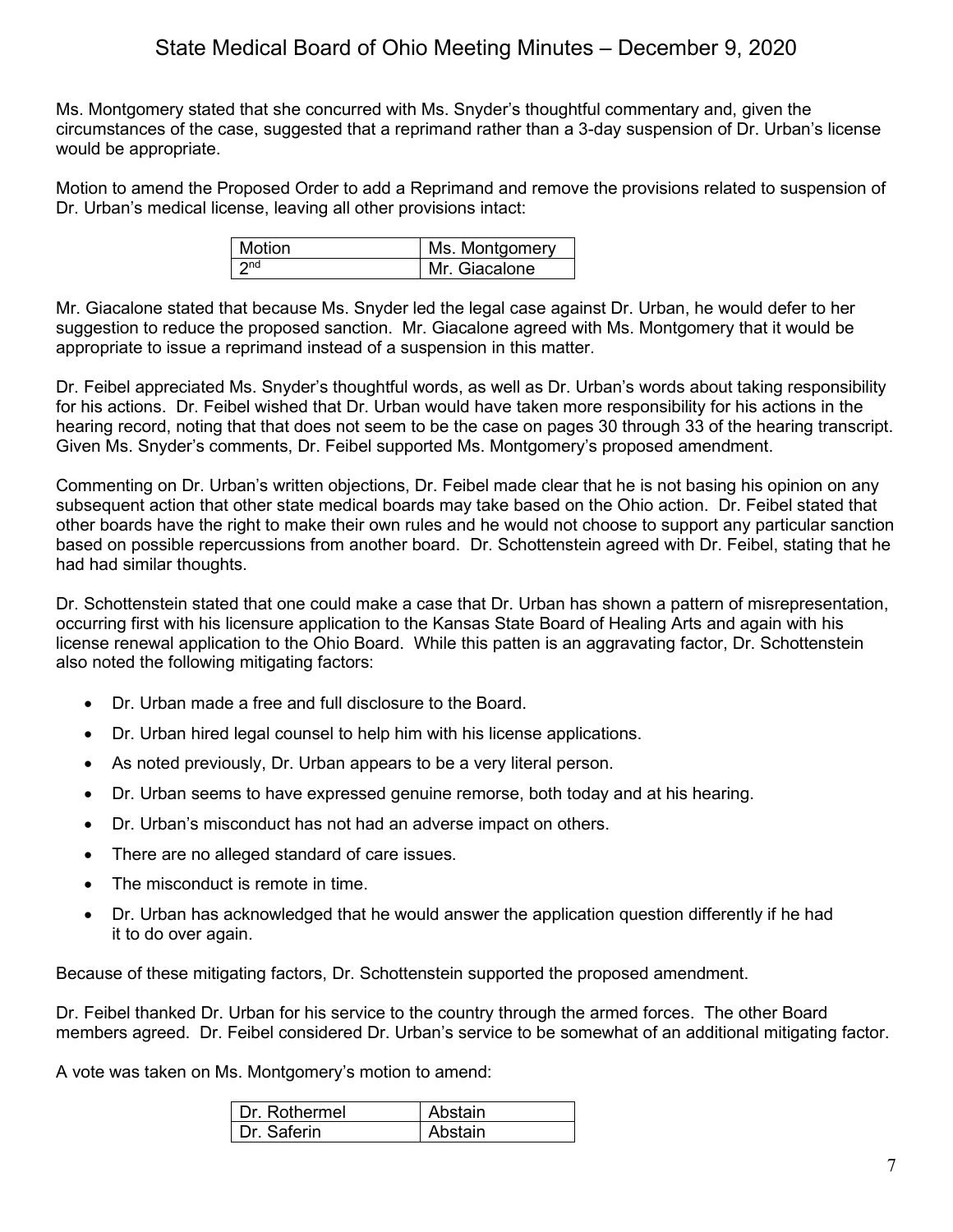| Mr. Giacalone     |  |
|-------------------|--|
| Dr. Soin          |  |
| Dr. Johnson       |  |
| Dr. Kakarala      |  |
| Mr. Gonidakis     |  |
| Ms. Montgomery    |  |
| Dr. Feibel        |  |
| Dr. Bechtel       |  |
| Dr. Schottenstein |  |

The motion carried.

Motion to approve and confirm the Proposed Findings of Fact, Conclusions, and Order, as amended, in the matter of Dr. Urban:

| Motion            | Dr. Johnson |
|-------------------|-------------|
| 2 <sub>nd</sub>   | Dr. Bechtel |
| Dr. Rothermel     | Abstain     |
| Dr. Saferin       | Abstain     |
| Mr. Giacalone     |             |
| Dr. Soin          | Y           |
| Dr. Johnson       | Y           |
| Dr. Kakarala      | Y           |
| Mr. Gonidakis     | ٧           |
| Ms. Montgomery    |             |
| Dr. Feibel        |             |
| Dr. Bechtel       |             |
| Dr. Schottenstein |             |

The motion carried.

## **PROPOSED FINDINGS AND PROPOSED ORDERS**

Dr. Schottenstein stated that in the following matter, the Board issued a Notice of Opportunity for Hearing. No timely request for hearing was received. This matter was reviewed by a Hearing Examiner, who prepared Proposed Findings and Proposed Orders, and it is now before the Board for final disposition. This matter is disciplinary in nature, and therefore the Secretary and Supervising Member cannot vote. In this matter, Dr. Rothermel served as Secretary and Dr. Saferin served as Supervising Member.

### **Caroline Bialke**

Motion to find that the allegations as set forth in the December 11, 2019 Notice of Opportunity for Hearing in the matter of Ms. Bialke have been proven to be true by a preponderance of the evidence and to adopt Ms. Lee's Proposed Findings and Proposed Order:

| Motion          | Dr. Johnson |
|-----------------|-------------|
| 2n <sub>d</sub> | Dr. Bechtel |

Dr. Schottenstein stated that he will now entertain discussion in the above matter. No Board member offered discussion in this matter.

Vote on Johnson's motion to approve: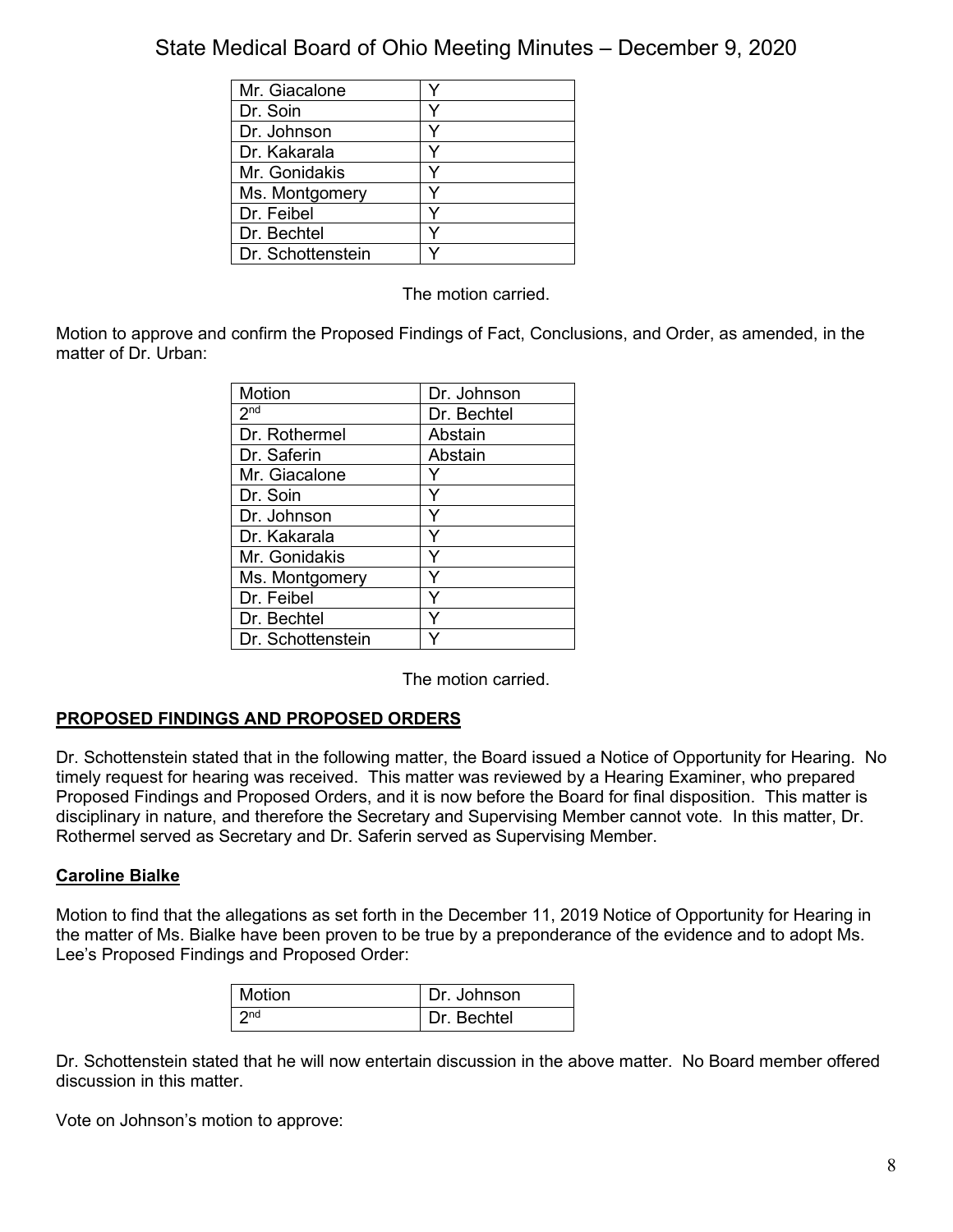| Dr. Rothermel     | Abstain |
|-------------------|---------|
| Dr. Saferin       | Abstain |
| Mr. Giacalone     |         |
| Dr. Soin          | v       |
| Dr. Johnson       |         |
| Dr. Kakarala      | Y       |
| Mr. Gonidakis     |         |
| Ms. Montgomery    |         |
| Dr. Feibel        | Y       |
| Dr. Bechtel       |         |
| Dr. Schottenstein |         |

The motion carried.

## **FINDINGS, ORDERS, AND JOURNAL ENTRIES**

Dr. Schottenstein stated that in the following matters, the Board issued Notices of Opportunity for Hearing, and documentation of Service was received for each. There were no timely requests for hearing filed, and more than 30 days have elapsed since the mailing of the Notices. These matters are therefore before the Board for final disposition. Dr. Schottenstein stated that these matters are non-disciplinary in nature.

## **Karen Alice Clemency, M.D.**

Dr. Schottenstein stated that on October 14, 2020, the Board authorized issuance of a Notice of Opportunity for Hearing to Karen Alice Clemency, M.D., informing her that the State Medical Board of Ohio proposed to deny her application for a certificate to recommend the medical use of marijuana, because the doctor has previously been subject to disciplinary action that was based, in whole or part, on inappropriately prescribing a controlled substance, or other dangerous drug, making her ineligible for a certificate to recommend.

Motion to find that the facts set forth in the October 14, 2020 Notice of Opportunity for Hearing have been proven to be true by a preponderance of the evidence, and that the Board enter an Order, effective immediately upon mailing, denying Dr. Clemency's application for a Certificate to Recommend the Medical Use of Marijuana in the State of Ohio:

| Motion            | Dr. Bechtel |
|-------------------|-------------|
| 2 <sup>nd</sup>   | Dr. Johnson |
| Dr. Rothermel     | Abstain     |
| Dr. Saferin       | Abstain     |
| Mr. Giacalone     |             |
| Dr. Soin          | Y           |
| Dr. Johnson       | Y           |
| Dr. Kakarala      |             |
| Mr. Gonidakis     | Abstain     |
| Ms. Montgomery    |             |
| Dr. Feibel        |             |
| Dr. Bechtel       |             |
| Dr. Schottenstein |             |

The motion carried.

## **Jessica N. Collins, M.T.**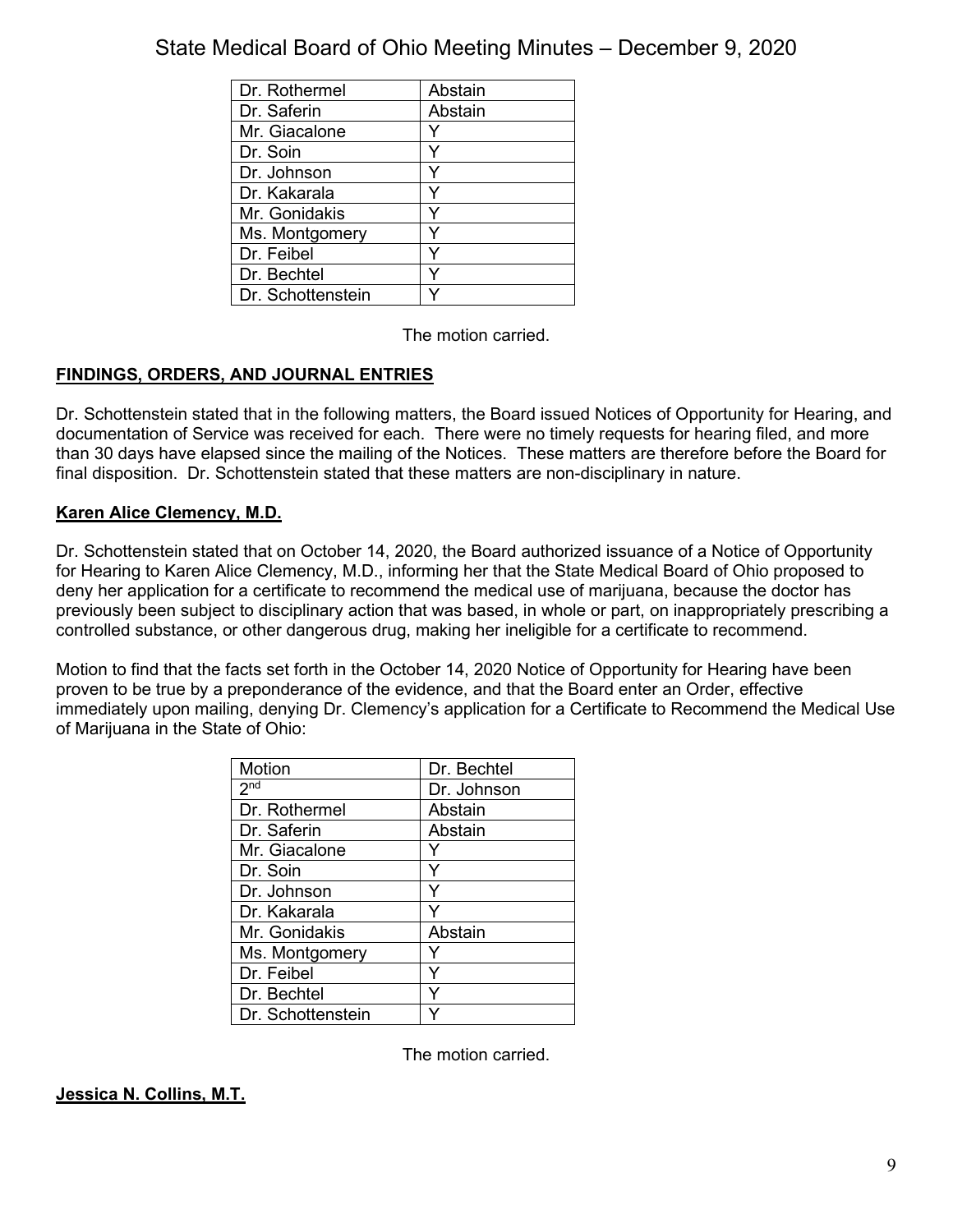Dr. Schottenstein stated that on October 14, 2020, the Board authorized issuance of a Notice of Opportunity for Hearing to Jessica N. Collins, informing her that the State Medical Board of Ohio proposed to approve her application for restoration of her license to practice massage therapy, provided that she take and pass the Massage and Bodywork Licensing Examination (MBLEx) due to the fact that Ms. Collins has not engaged in the active practice of massage therapy for more than two years.

Motion to find that the facts set forth in the October 14, 2020 Notice of Opportunity for Hearing have been proven to be true by a preponderance of the evidence, and that the Board enter an Order, effective immediately upon mailing, approving Ms. Collins' application, provided that she takes and passes the MBLEx within 12 months of the date of mailing of the Notice of Opportunity for Hearing:

| Motion            | Dr. Saferin |
|-------------------|-------------|
| 2 <sub>nd</sub>   | Dr. Johnson |
| Dr. Rothermel     |             |
| Dr. Saferin       |             |
| Mr. Giacalone     | Y           |
| Dr. Soin          |             |
| Dr. Johnson       |             |
| Dr. Kakarala      |             |
| Mr. Gonidakis     | Y           |
| Ms. Montgomery    |             |
| Dr. Feibel        |             |
| Dr. Bechtel       |             |
| Dr. Schottenstein |             |

The motion carried.

## **Kristie Fry, M.T.**

Dr. Schottenstein stated that on October 14, 2020, the Board authorized issuance of a Notice of Opportunity for Hearing to Kristie Fry informing her that the State Medical Board of Ohio proposed to approve her application for restoration of her license to practice massage therapy, provided that she take and pass the Massage and Bodywork Licensing Examination (MBLEx) due to the fact that Ms. Fry has not engaged in the active practice of massage therapy for more than two years.

Motion to find that the facts set forth in the October 14, 2020 Notice of Opportunity for Hearing have been proven to be true by a preponderance of the evidence, and that the Board enter an Order, effective immediately upon mailing, approving Ms. Fry's application, provided that she takes and passes the MBLEx within 12 months of the date of mailing of the Notice of Opportunity for Hearing:

| Motion            | Dr. Saferin |
|-------------------|-------------|
| 2 <sub>nd</sub>   | Dr. Johnson |
| Dr. Rothermel     | Y           |
| Dr. Saferin       | Y           |
| Mr. Giacalone     | Y           |
| Dr. Soin          | Y           |
| Dr. Johnson       |             |
| Dr. Kakarala      | Y           |
| Mr. Gonidakis     | Y           |
| Ms. Montgomery    |             |
| Dr. Feibel        | Y           |
| Dr. Bechtel       |             |
| Dr. Schottenstein |             |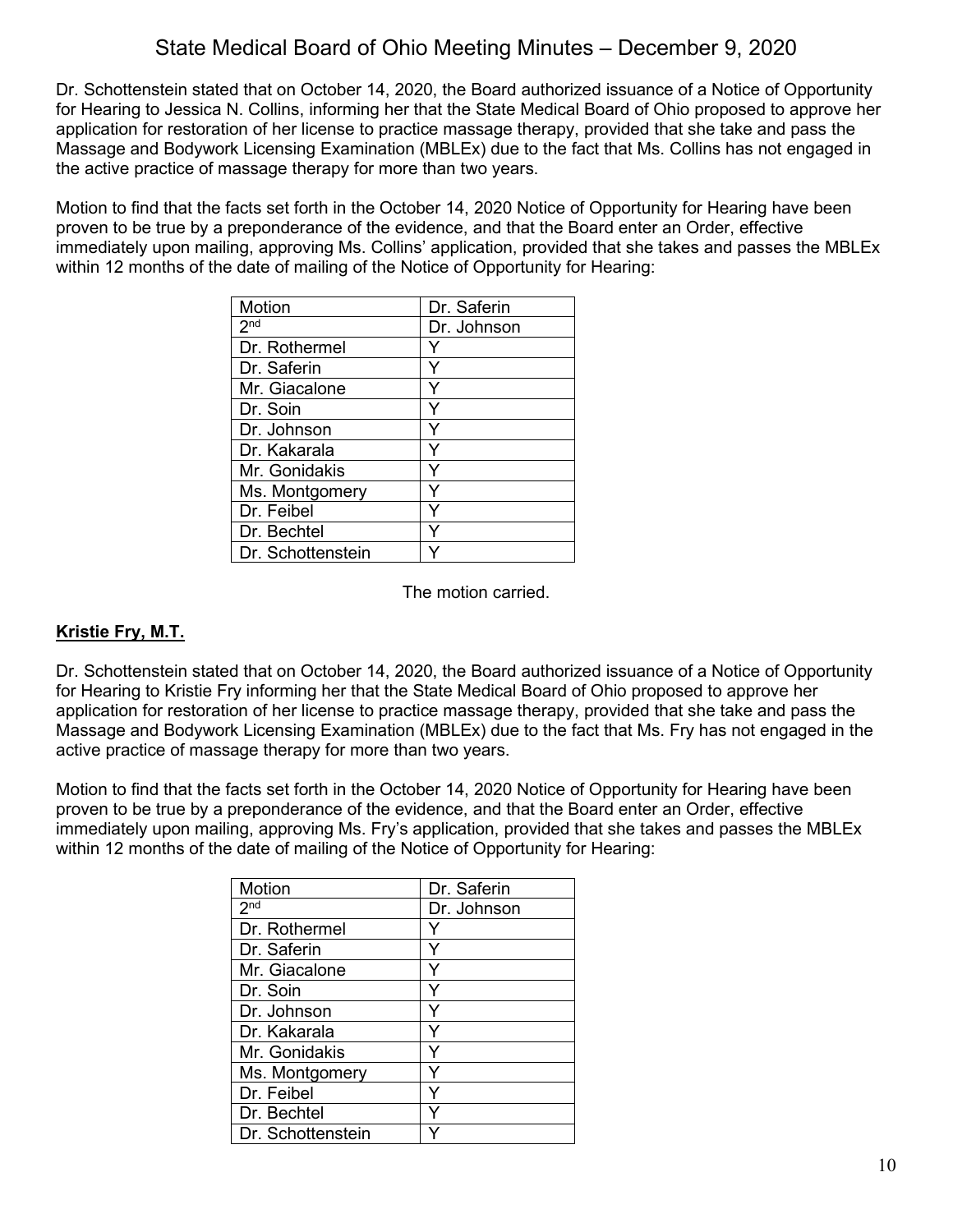The motion carried.

### **Breanna N. Hilton**

Dr. Schottenstein stated that on October 15, 2020, the Board notified Breanna N. Hilton, that the State Medical Board of Ohio proposed to deny her application for a license to respiratory care because she has not passed an examination approved under rules adopted by the Board. Although she has passed the Certified Respiratory Therapist examination, the Board requires completion of both sections of the registered respiratory therapist examination.

Motion to find that the facts set forth in the October 15, 2020 Notice of Opportunity for Hearing have been proven to be true by a preponderance of the evidence, and that the Board enter an Order, effective immediately upon mailing, denying Ms. Hilton's application for a license to practice respiratory care in the State of Ohio:

| Motion            | Dr. Bechtel  |
|-------------------|--------------|
| 2 <sub>nd</sub>   | Dr. Kakarala |
| Dr. Rothermel     |              |
| Dr. Saferin       |              |
| Mr. Giacalone     |              |
| Dr. Soin          |              |
| Dr. Johnson       | ٧            |
| Dr. Kakarala      | Y            |
| Mr. Gonidakis     | ∨            |
| Ms. Montgomery    |              |
| Dr. Feibel        |              |
| Dr. Bechtel       |              |
| Dr. Schottenstein |              |

The motion carried.

### **Timothy Scott Kress, M.D.**

Dr. Schottenstein stated that on April 27, 2020, the Board authorized issuance of a Notice of Opportunity for Hearing to Timothy Scott Kress, M.D., informing him that the State Medical Board of Ohio proposed to deny his application for a certificate to recommend the medical use of marijuana because the doctor has previously been subject to disciplinary action that was based, in whole or part, on inappropriately prescribing a controlled substance or other dangerous drug, making him ineligible for a certificate to recommend.

Motion to find that the facts set forth in the April 27, 2020 Notice of Opportunity for Hearing have been proven to be true by a preponderance of the evidence, and that the Board enter an Order, effective immediately upon mailing, denying Dr. Kress' application for a certificate to recommend the medical use of marijuana in the State of Ohio:

| Motion          | Dr. Bechtel  |
|-----------------|--------------|
| 2 <sub>nd</sub> | Dr. Kakarala |
| Dr. Rothermel   | Abstain      |
| Dr. Saferin     | Abstain      |
| Mr. Giacalone   |              |
| Dr. Soin        |              |
| Dr. Johnson     |              |
| Dr. Kakarala    |              |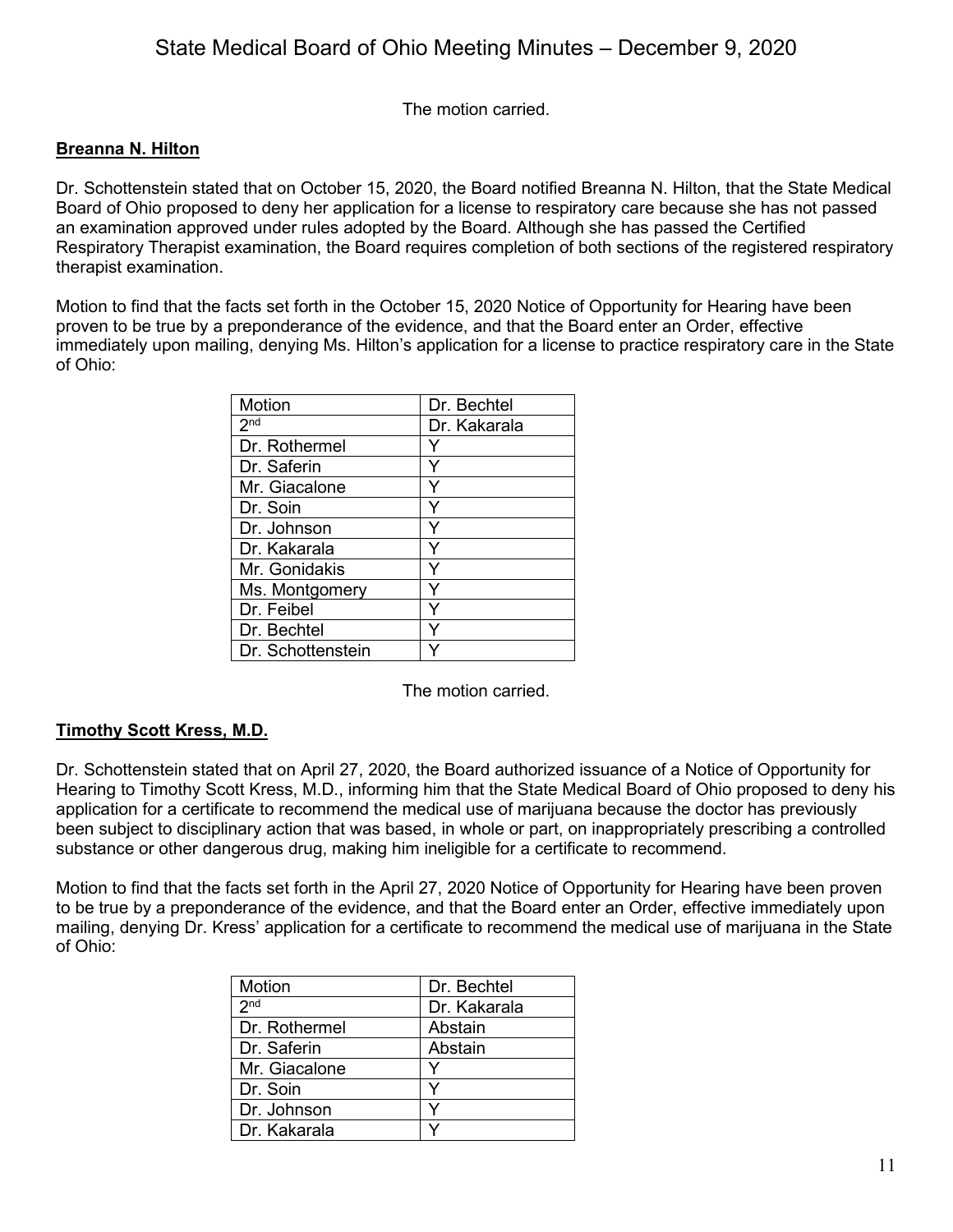| Mr. Gonidakis     | Abstain |
|-------------------|---------|
| Ms. Montgomery    |         |
| Dr. Feibel        |         |
| Dr. Bechtel       |         |
| Dr. Schottenstein |         |

The motion carried.

## **Sophat Lort, M.T.**

Dr. Schottenstein stated that on October 14, 2020, the Board authorized issuance of a Notice of Opportunity for Hearing to Sophat Lort informing him that the State Medical Board of Ohio proposed to approve his application for restoration of his license to practice massage therapy, provided that he take and pass the Massage and Bodywork Licensing Examination (MBLEx) due to the fact that Mr. Lort has not engaged in the active practice of massage therapy for more than two years.

Motion to find that the facts set forth in the October 14, 2020 Notice of Opportunity for Hearing have been proven to be true by a preponderance of the evidence, and that the Board enter an Order, effective immediately upon mailing, approving Mr. Lort's application, provided he take and pass the MBLEx within 12 months of the mailing of the Notice of Opportunity for Hearing:

| Motion            | Dr. Saferin |
|-------------------|-------------|
| 2 <sub>nd</sub>   | Dr. Bechtel |
| Dr. Rothermel     |             |
| Dr. Saferin       | Υ           |
| Mr. Giacalone     |             |
| Dr. Soin          |             |
| Dr. Johnson       | Y           |
| Dr. Kakarala      | Y           |
| Mr. Gonidakis     |             |
| Ms. Montgomery    | Υ           |
| Dr. Feibel        | Υ           |
| Dr. Bechtel       |             |
| Dr. Schottenstein |             |

The motion carried.

## **Margaret M. Paparella, M.T.**

Dr. Schottenstein stated that on October 14, 2020, the Board authorized issuance of a Notice of Opportunity for Hearing to Margaret M. Paparella informing her that the State Medical Board of Ohio proposed to approve her application for restoration of her license to practice massage therapy, provided that she take and pass the Massage and Bodywork Licensing Examination (MBLEx) due to the fact that Ms. Paparella has not engaged in the active practice of massage therapy for more than two years.

Motion to find that the facts set forth in the October 14, 2020 Notice of Opportunity for Hearing have been proven to be true by a preponderance of the evidence, and that the Board enter an Order, effective immediately upon mailing, approving Ms. Paparella's application, provided she take and pass the MBLEx within 12 months of the mailing of the Notice of Opportunity for Hearing:

| Motion          | Dr. Saferin  |
|-----------------|--------------|
| 2 <sub>nd</sub> | Dr. Kakarala |
| Dr. Rothermel   |              |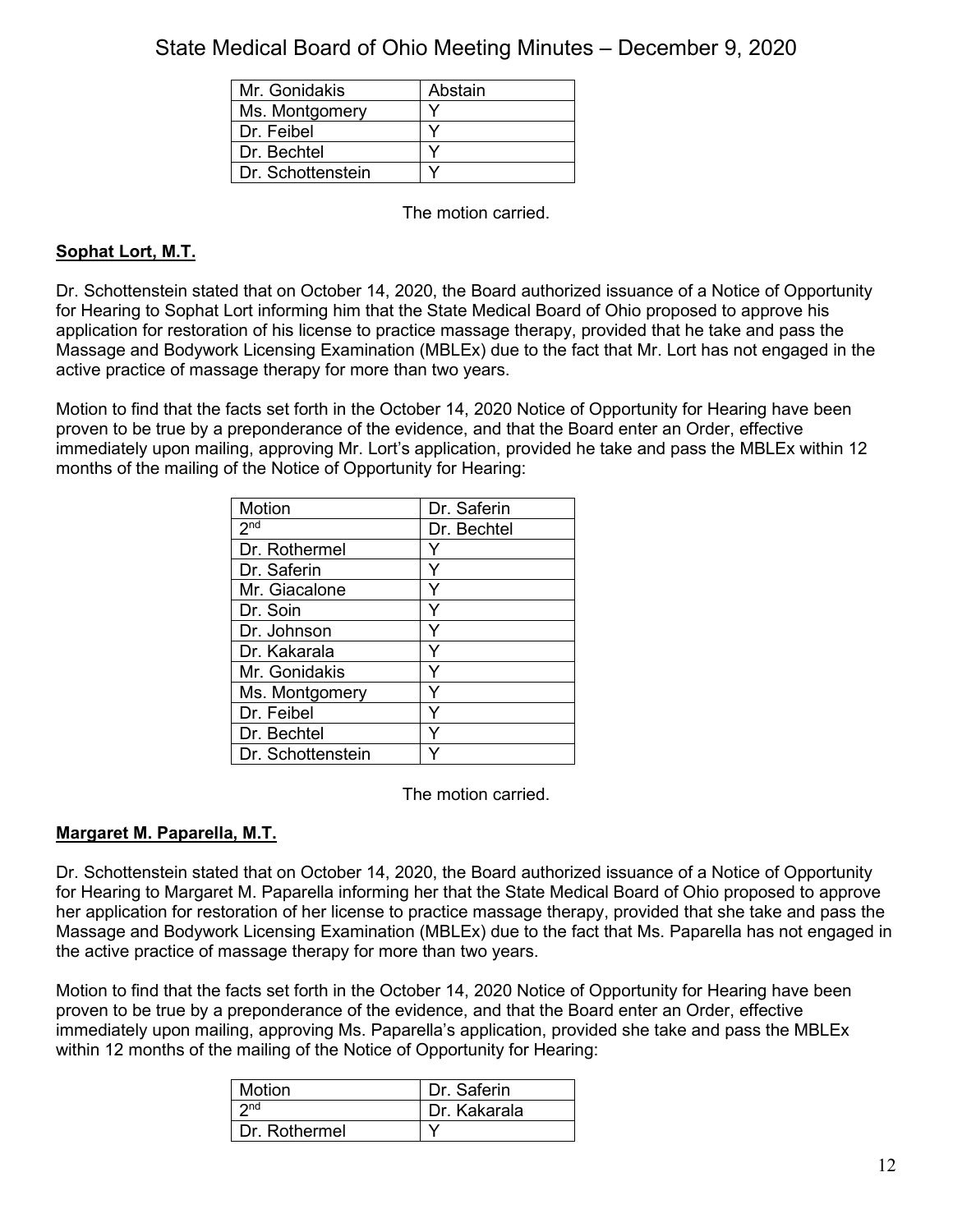| Dr. Saferin       |  |
|-------------------|--|
| Mr. Giacalone     |  |
| Dr. Soin          |  |
| Dr. Johnson       |  |
| Dr. Kakarala      |  |
| Mr. Gonidakis     |  |
| Ms. Montgomery    |  |
| Dr. Feibel        |  |
| Dr. Bechtel       |  |
| Dr. Schottenstein |  |

The motion carried.

## **Holland J. Stuart**

Dr. Schottenstein stated that on October 14, 2020, the Board authorized issuance of a Notice of Opportunity for Hearing to Holland J. Stuart, informing her that the State Medical Board of Ohio proposed to deny her application for a limited permit to practice respiratory care because she failed to submit her application for a limited permit within one year of her date of graduation from her respiratory care program. On April 30, 2020, she submitted her application for a limited permit. However, she graduated from her respiratory care program on April 25, 2019.

Motion to find that the facts set forth in the October 14, 2020 Notice of Opportunity for Hearing have been proven to be true by a preponderance of the evidence, and that the Board enter an Order, effective immediately upon mailing, denying Ms. Stuart's application for a limited permit to practice respiratory care in the State of Ohio:

| Motion          | Dr. Bechtel |
|-----------------|-------------|
| 2n <sub>d</sub> | Dr Saferin  |

Mr. Giacalone observed that Ms. Stuart missed a one-year window for applying for the limited permit. Mr. Giacalone asked if the licensure staff could contact Ms. Stuart to explain to her what she can do to meet the requirements, and also to make clear that this denial does not permanently bar her from future licensure. Dr. Schottenstein commented that he had discussed this matter with the licensure staff earlier and learned that because it has been more than one year after Ms. Stuart's graduation from her training program, her recourse is to apply for a full license to practice as a respiratory care professional.

A vote was taken on Dr. Bechtel's motion:

| Dr. Rothermel     |  |
|-------------------|--|
| Dr. Saferin       |  |
| Mr. Giacalone     |  |
| Dr. Soin          |  |
| Dr. Johnson       |  |
| Dr. Kakarala      |  |
| Mr. Gonidakis     |  |
| Ms. Montgomery    |  |
| Dr. Feibel        |  |
| Dr. Bechtel       |  |
| Dr. Schottenstein |  |

The motion carried.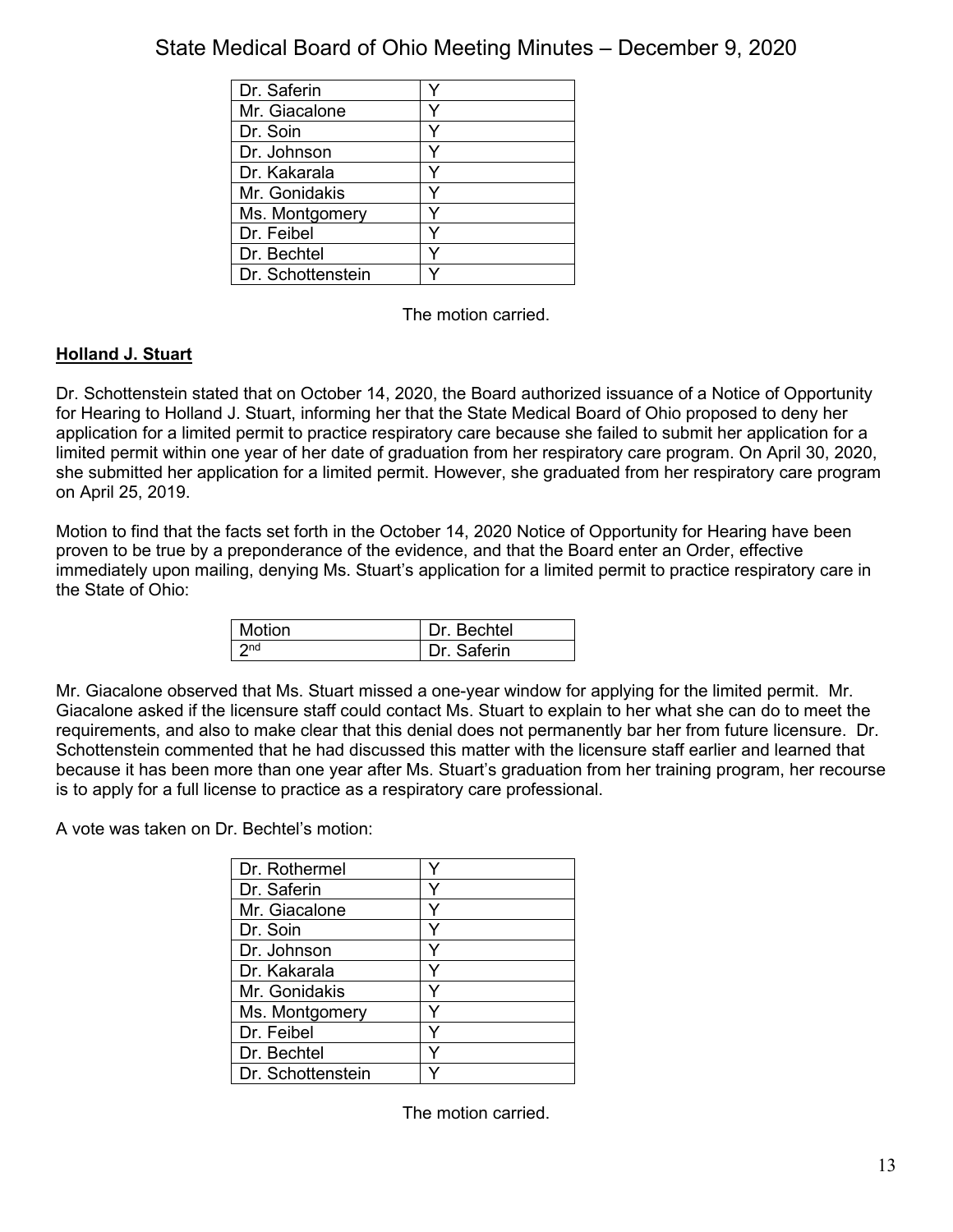### **Sylvia M. Zavala, R.C.P.**

Dr. Schottenstein stated that on October 14, 2020, the Board authorized issuance of a Notice of Opportunity for Hearing to Sylvia M. Zavala, R.C.P., informing her that the State Medical Board of Ohio proposed to deny her application for restoration of her license to practice respiratory care in the State of Ohio because when a respiratory care license has lapsed or been inactive for five or more years, the license may only be reinstated if the applicant provides proof of current licensure in another state whose standards for licensure are equal to those in Ohio, or the applicant successfully passes a re-examination consisting of both portions of the registered respiratory therapist examination as administered by the National Board for Respiratory Care.

Motion to find that the facts set forth in the October 14, 2020 Notice of Opportunity for Hearing have been proven to be true by a preponderance of the evidence, and that the Board enter an Order, effective immediately upon mailing, denying Ms. Zavala's application for a license to practice respiratory care in the State of Ohio:

| Motion        | Dr Saferin   |
|---------------|--------------|
| ∣ <b>∍</b> nd | Dr. Kakarala |

Dr. Schottenstein noted that the five-year requirement is a holdover from the Respiratory Care Board, which was later folded into the Medical Board. Respiratory care therapists still have the same two-year rule as massage therapists that could require additional testing, but the five-year is also still in effect. The licensure staff is in the process of streamlining this issue.

A vote was taken on Dr. Saferin's motion:

| Dr. Rothermel     |   |
|-------------------|---|
| Dr. Saferin       |   |
| Mr. Giacalone     |   |
| Dr. Soin          | ٧ |
| Dr. Johnson       |   |
| Dr. Kakarala      | Y |
| Mr. Gonidakis     | Y |
| Ms. Montgomery    |   |
| Dr. Feibel        |   |
| Dr. Bechtel       |   |
| Dr. Schottenstein |   |

The motion carried.

#### **EXECUTIVE SESSION**

Motion to go into Executive Session to confer with the Medical Board's attorneys on matters of pending or imminent court action; and for the purpose of deliberating on proposed consent agreements in the exercise of the Medical Board's quasi-judicial capacity; and to consider the appointment, employment, dismissal, discipline, promotion, demotion, or compensation of a public employee or official:

| Motion          | Dr. Bechtel |
|-----------------|-------------|
| 2 <sub>nd</sub> | Dr. Saferin |
| Dr. Rothermel   |             |
| l Dr. Saferin   |             |
| Mr. Giacalone   |             |
| Dr. Soin        |             |
| Dr. Johnson     |             |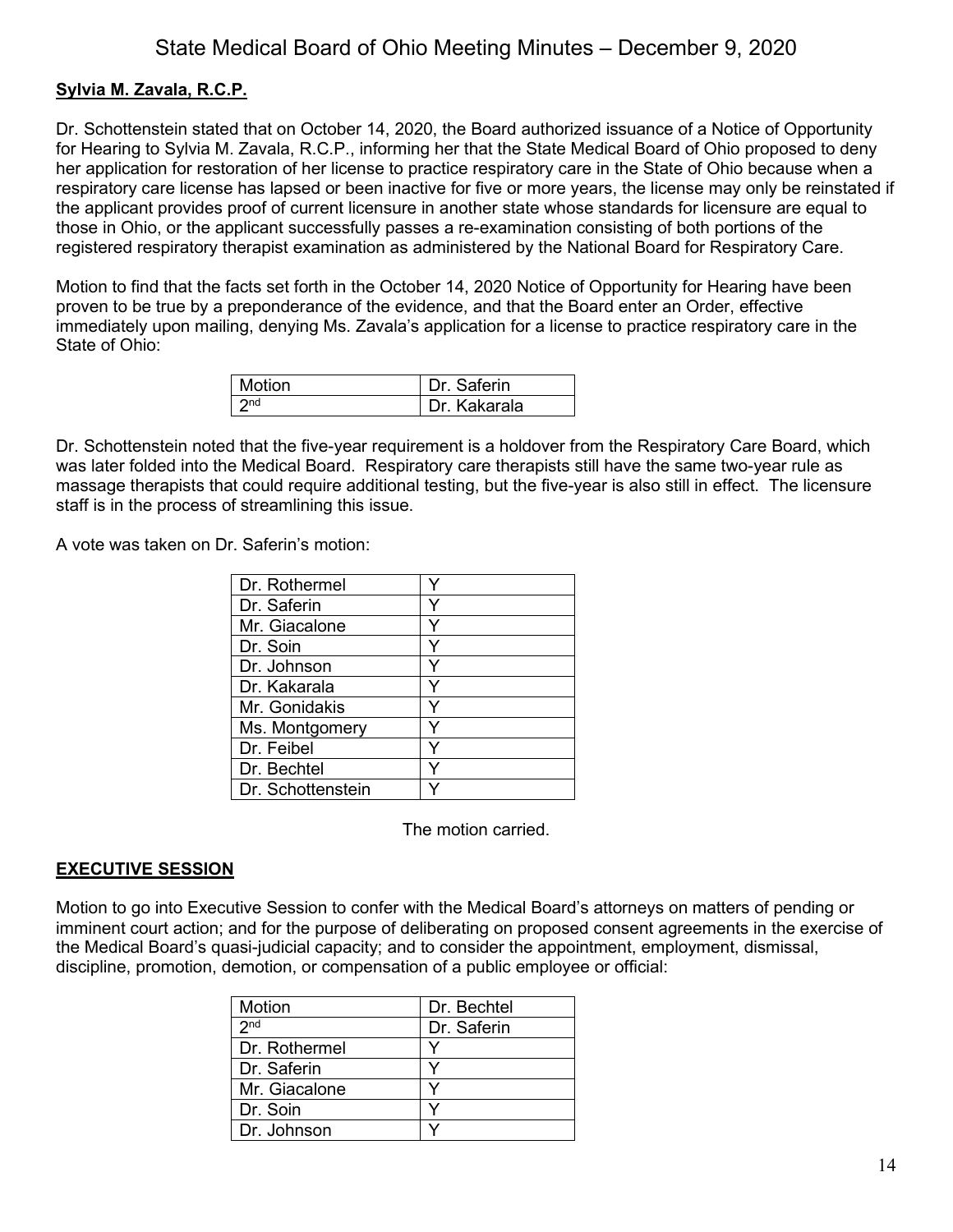| Dr. Kakarala      |  |
|-------------------|--|
| Mr. Gonidakis     |  |
| Ms. Montgomery    |  |
| Dr. Feibel        |  |
| Dr. Bechtel       |  |
| Dr. Schottenstein |  |

The motion carried.

The Board went into Executive Session at 10:48 a.m. and returned to public session at 11:10 a.m.

## **SETTLEMENT AGREEMENTS**

### **lngolf Tuerk, M.D.**

Motion to ratify the proposed Permanent Withdrawal of Application with Ingolf Tuerk, M.D.:

| <b>Motion</b>     | Ms. Montgomery |
|-------------------|----------------|
| 2 <sup>nd</sup>   | Dr. Johnson    |
| Dr. Rothermel     | Abstain        |
| Dr. Saferin       | Abstain        |
| Mr. Giacalone     |                |
| Dr. Soin          | Y              |
| Dr. Johnson       | Y              |
| Dr. Kakarala      | Y              |
| Mr. Gonidakis     |                |
| Ms. Montgomery    | ∨              |
| Dr. Feibel        |                |
| Dr. Bechtel       | Abstain        |
| Dr. Schottenstein |                |

The motion carried.

### **Jerry L. Brand, M. T .**

Motion to ratify the proposed Permanent Surrender/Retirement with Jerry L. Brand, M.T.:

| Motion            | Dr. Johnson   |
|-------------------|---------------|
| 2 <sub>nd</sub>   | Mr. Giacalone |
| Dr. Rothermel     | Abstain       |
| Dr. Saferin       | Abstain       |
| Mr. Giacalone     |               |
| Dr. Soin          | Y             |
| Dr. Johnson       | Y             |
| Dr. Kakarala      | Y             |
| Mr. Gonidakis     | Y             |
| Ms. Montgomery    | Υ             |
| Dr. Feibel        |               |
| Dr. Bechtel       |               |
| Dr. Schottenstein |               |

The motion carried.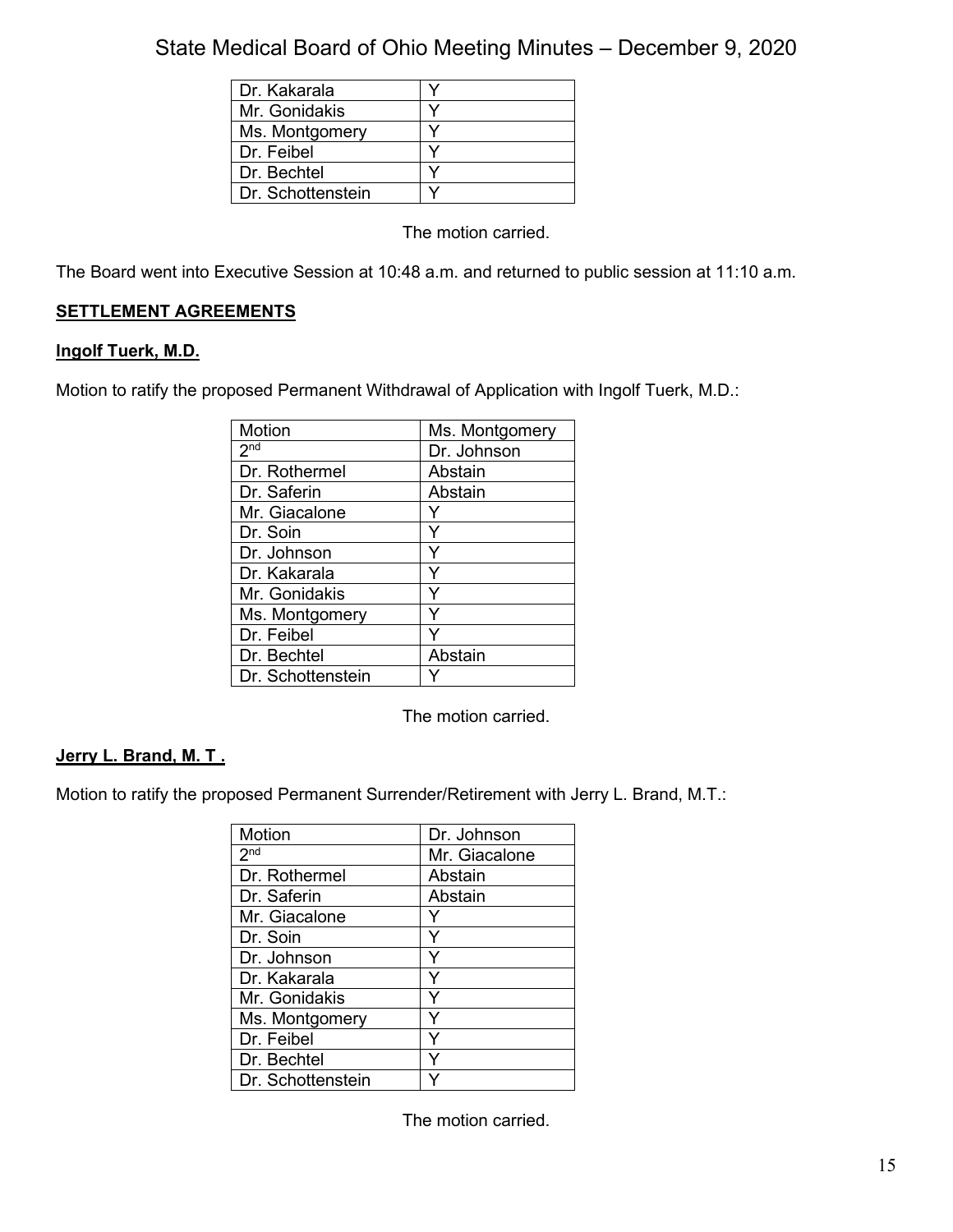## **John Patrick Sheehan, M.D.**

Motion to ratify the proposed Permanent Surrender/Retirement with John Patrick Sheehan, M.D.:

| Motion            | Dr. Johnson  |
|-------------------|--------------|
| 2 <sup>nd</sup>   | Dr. Kakarala |
| Dr. Rothermel     | Abstain      |
| Dr. Saferin       | Abstain      |
| Mr. Giacalone     |              |
| Dr. Soin          |              |
| Dr. Johnson       | Y            |
| Dr. Kakarala      | Y            |
| Mr. Gonidakis     | Y            |
| Ms. Montgomery    |              |
| Dr. Feibel        |              |
| Dr. Bechtel       |              |
| Dr. Schottenstein |              |

The motion carried.

### **Leigh Allison Judge, P.A.**

Motion to ratify the proposed Permanent Surrender with Leigh Allison Judge, P.A.:

| Motion            | Dr. Johnson  |
|-------------------|--------------|
| 2 <sub>nd</sub>   | Dr. Kakarala |
| Dr. Rothermel     | Abstain      |
| Dr. Saferin       | Abstain      |
| Mr. Giacalone     |              |
| Dr. Soin          | Y            |
| Dr. Johnson       | Y            |
| Dr. Kakarala      | Y            |
| Mr. Gonidakis     | Y            |
| Ms. Montgomery    | Υ            |
| Dr. Feibel        |              |
| Dr. Bechtel       | Abstain      |
| Dr. Schottenstein |              |

The motion carried.

## **Morgan B. Charles**

Motion to ratify the proposed Permanent Withdrawal of Application with Morgan B. Charles:

| Motion          | Dr. Johnson  |
|-----------------|--------------|
| 2 <sup>nd</sup> | Dr. Kakarala |
| Dr. Rothermel   | Abstain      |
| Dr. Saferin     | Abstain      |
| Mr. Giacalone   | Y            |
| Dr. Soin        |              |
| Dr. Johnson     |              |
| Dr. Kakarala    |              |
| Mr. Gonidakis   |              |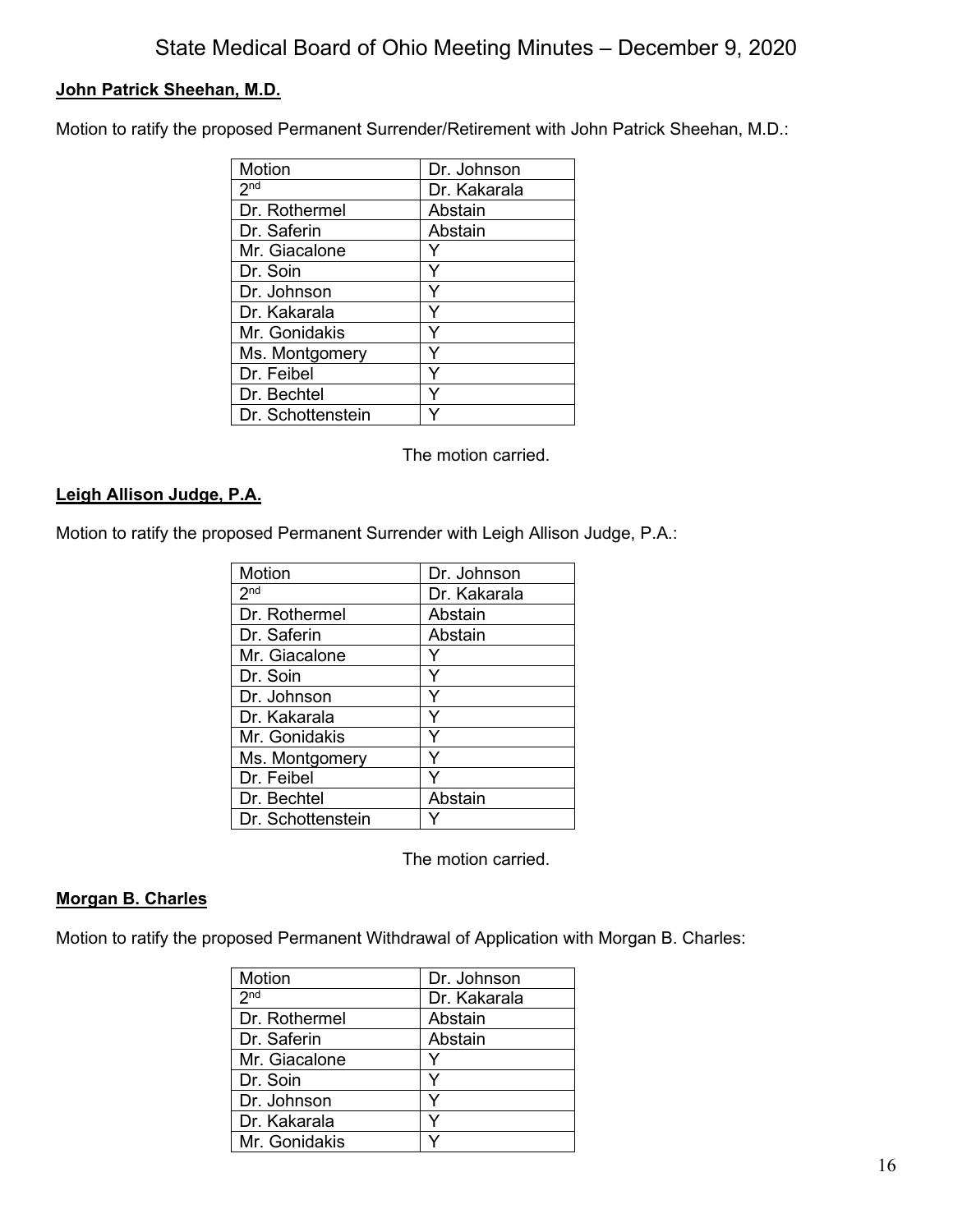| Ms. Montgomery    |  |
|-------------------|--|
| Dr. Feibel        |  |
| Dr Bechtel        |  |
| Dr. Schottenstein |  |

The motion carried.

### **Matthew Dale Bauer, D.O.**

Motion to ratify the proposed Step II Consent Agreement with Matthew Dale Bauer, D.O.:

| Motion            | Dr. Johnson  |
|-------------------|--------------|
| 2 <sub>nd</sub>   | Dr. Kakarala |
| Dr. Rothermel     | Abstain      |
| Dr. Saferin       | Abstain      |
| Mr. Giacalone     |              |
| Dr. Soin          |              |
| Dr. Johnson       | Y            |
| Dr. Kakarala      | Y            |
| Mr. Gonidakis     | Y            |
| Ms. Montgomery    |              |
| Dr. Feibel        |              |
| Dr. Bechtel       | Abstain      |
| Dr. Schottenstein |              |

The motion carried.

### **Ronnie Christopher Parker, D.O.**

Motion to ratify the proposed Permanent Withdrawal of Application with Robbie Christopher Parker, D.O.:

| Motion            | Dr. Kakarala |
|-------------------|--------------|
| 2 <sub>nd</sub>   | Dr. Johnson  |
| Dr. Rothermel     | Abstain      |
| Dr. Saferin       | Abstain      |
| Mr. Giacalone     |              |
| Dr. Soin          | Y            |
| Dr. Johnson       | Y            |
| Dr. Kakarala      | Y            |
| Mr. Gonidakis     | Y            |
| Ms. Montgomery    | Y            |
| Dr. Feibel        | Y            |
| Dr. Bechtel       |              |
| Dr. Schottenstein |              |

The motion carried.

#### **Richard Hugh Matthews, M.D.**

Motion to ratify the proposed Permanent Surrender/Retirement with Richard Hugh Matthews, M.D.:

| Motion          | Dr. Johnson   |
|-----------------|---------------|
| 2n <sub>d</sub> | ⊩Dr. Kakarala |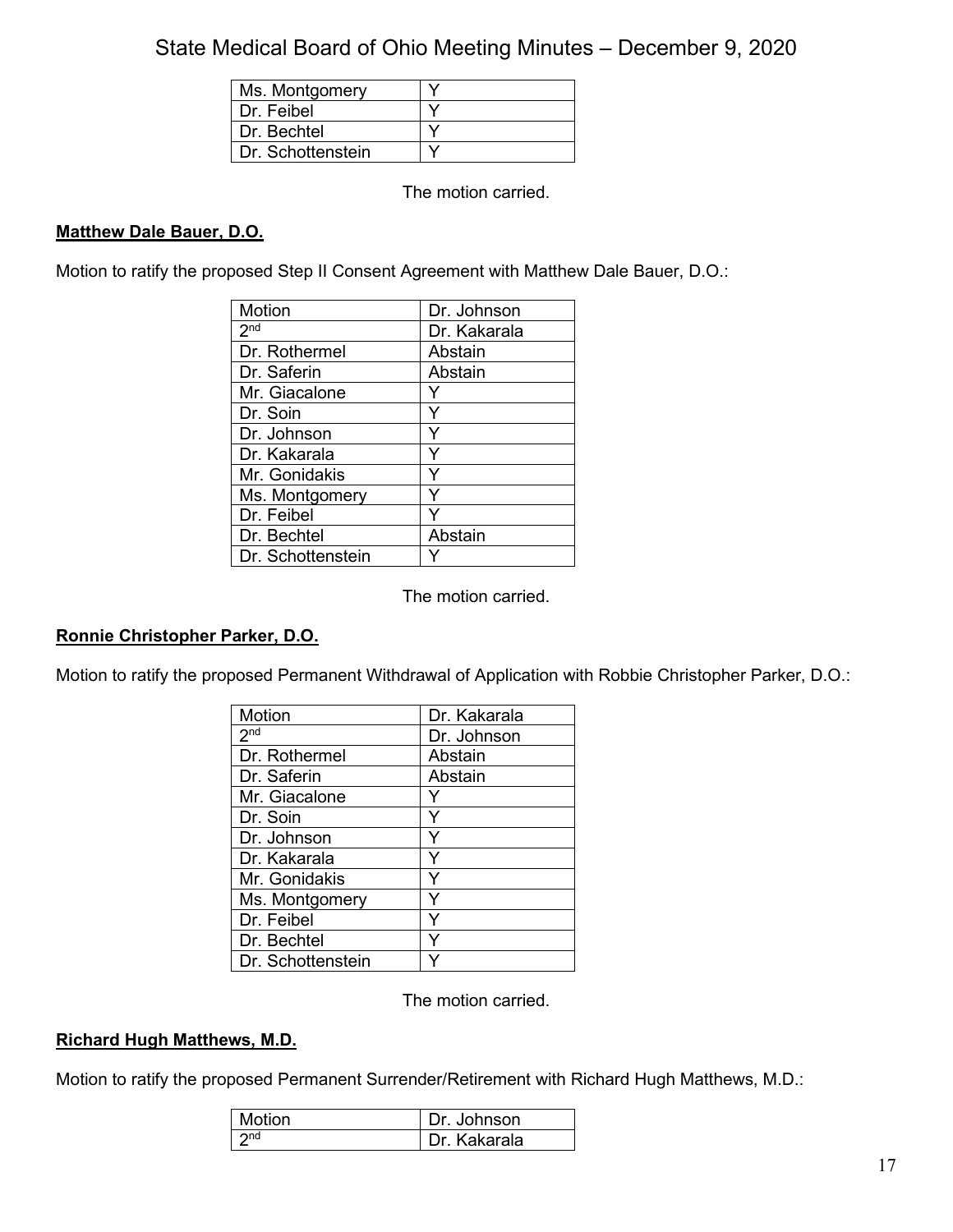| Dr. Rothermel     | Abstain |
|-------------------|---------|
| Dr. Saferin       | Abstain |
| Mr. Giacalone     |         |
| Dr. Soin          |         |
| Dr. Johnson       |         |
| Dr. Kakarala      |         |
| Mr. Gonidakis     |         |
| Ms. Montgomery    |         |
| Dr. Feibel        | ٧       |
| Dr. Bechtel       |         |
| Dr. Schottenstein |         |

The motion carried.

## **Wayne K. Kawalek, M,D.**

Motion to ratify the proposed Withdrawal of Application for a Certificate to Recommend the Medical Use of Marijuana with Wayne K. Kawalek, M.D.:

| Motion            | Dr. Johnson   |
|-------------------|---------------|
| 2 <sub>nd</sub>   | Mr. Giacalone |
| Dr. Rothermel     | Abstain       |
| Dr. Saferin       | Abstain       |
| Mr. Giacalone     |               |
| Dr. Soin          | Y             |
| Dr. Johnson       | Y             |
| Dr. Kakarala      |               |
| Mr. Gonidakis     | Abstain       |
| Ms. Montgomery    |               |
| Dr. Feibel        |               |
| Dr. Bechtel       | Abstain       |
| Dr. Schottenstein |               |

The motion carried.

### **NOTICES OF OPPORTUNITY FOR HEARING, ORDERS OF SUMMARY SUSPENSION, ORDERS OF IMMEDIATE SUSPENSION, AND ORDERS OF AUTOMATIC SUSPENSION**

Ms. Marshall presented the following Citations to the Board for consideration:

- 1. Wade Lowell Banker,, M.D.: Based on violations of minimal standards of care between 2014 and 2018 involving 15 patients.
- 2. Kedar Krishna Deshpande, M.D.: An immediate suspension, based on felony conviction related to practice. Specifically, the doctor pled guilty to two felonies in federal court for distributing controlled substances and one count of false statements related to health care matters.
- 3. Anand Kalepu, M.D.: Based on a felony conviction related to practice in New York, specifically Conspiracy to Commit Health Care Fraud. The doctor pled guilty in December 2019, but was not sentenced until November 2020. The doctor was sentenced to three years of probation, a fine, and was ordered to pay restitution of almost \$700,000.
- 4. Vernon Proctor, M.D.: Based on action taken by the Michigan Board of Medicine in June 2020. The doctor's Michigan license was suspended for two years for issuing over 21,000 medical marijuana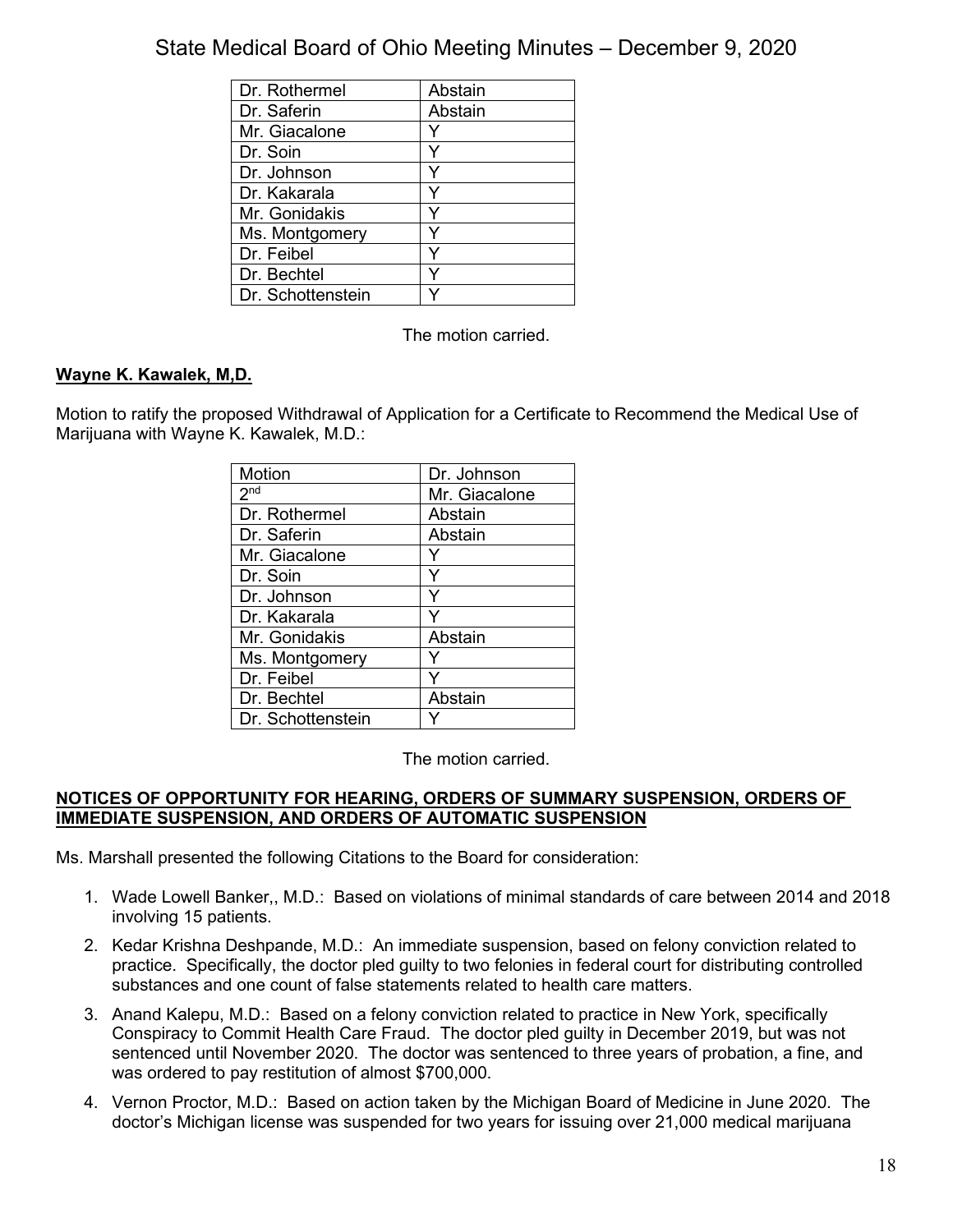cards within a one-year time frame. The doctor often issued cards without performing an examination or maintaining any records.

Regarding Citation #1, Ms. Montgomery noted that this minimal standards case involves 15 patients. Ms. Montgomery commented that obtaining 15 medical records and having experts review those records is a very costly and time-consuming process. Also, such cases result if very voluminous hearing records that could include thousands of pages of transcripts, which results in additional cost and time for the staff to produce and for the Board members to review. While Ms. Montgomery appreciated the desire to lay out as many facts as possible, Ms. Montgomery suggested that future cases of this nature should include only three or four solid patient cases to establish the allegations so that the matter can be addressed in a more efficient and timely manner. Dr. Feibel agreed with Ms. Montgomery's comments and added that if a physician is truly violating the minimal standards of care, it is important that the Board be able to act quickly on the physician's license.

Ms. Montgomery recommended that the Board members and staff have a strong discussion regarding the policy for minimal standards cases involving multiple patients. Ms. Canepa agreed and commented that including multiple patients in a case can establish a pattern and make a difference in terms of potential penalties. Ms. Montgomery agreed, but opined that perhaps five patients instead of 15 can establish a pattern without delaying the process.

Regarding Citation #2, Dr. Soin stated that he will recuse himself from that case.

| <b>Motion</b>     | Dr. Johnson   |
|-------------------|---------------|
| 2 <sub>nd</sub>   | Mr. Giacalone |
| Dr. Rothermel     | Abstain       |
| Dr. Saferin       | Abstain       |
| Mr. Giacalone     |               |
| Dr. Soin          | Abstain       |
| Dr. Johnson       |               |
| Dr. Kakarala      |               |
| Mr. Gonidakis     |               |
| Ms. Montgomery    |               |
| Dr. Feibel        |               |
| Dr. Bechtel       | Abstain       |
| Dr. Schottenstein |               |
|                   |               |

Motion to approve and issue Citation #2, an Immediate Suspension:

The motion carried.

Motion to approve and issue proposed Citation #1:

| Motion          | Dr. Johnson  |
|-----------------|--------------|
| 2 <sub>nd</sub> | Dr. Kakarala |
| Dr. Rothermel   | Abstain      |
| Dr. Saferin     | Abstain      |
| Mr. Giacalone   | Y            |
| Dr. Soin        | Y            |
| Dr. Johnson     | Y            |
| Dr. Kakarala    | Υ            |
| Mr. Gonidakis   | Y            |
| Ms. Montgomery  | Y            |
| Dr. Feibel      |              |
| Dr. Bechtel     | Abstain      |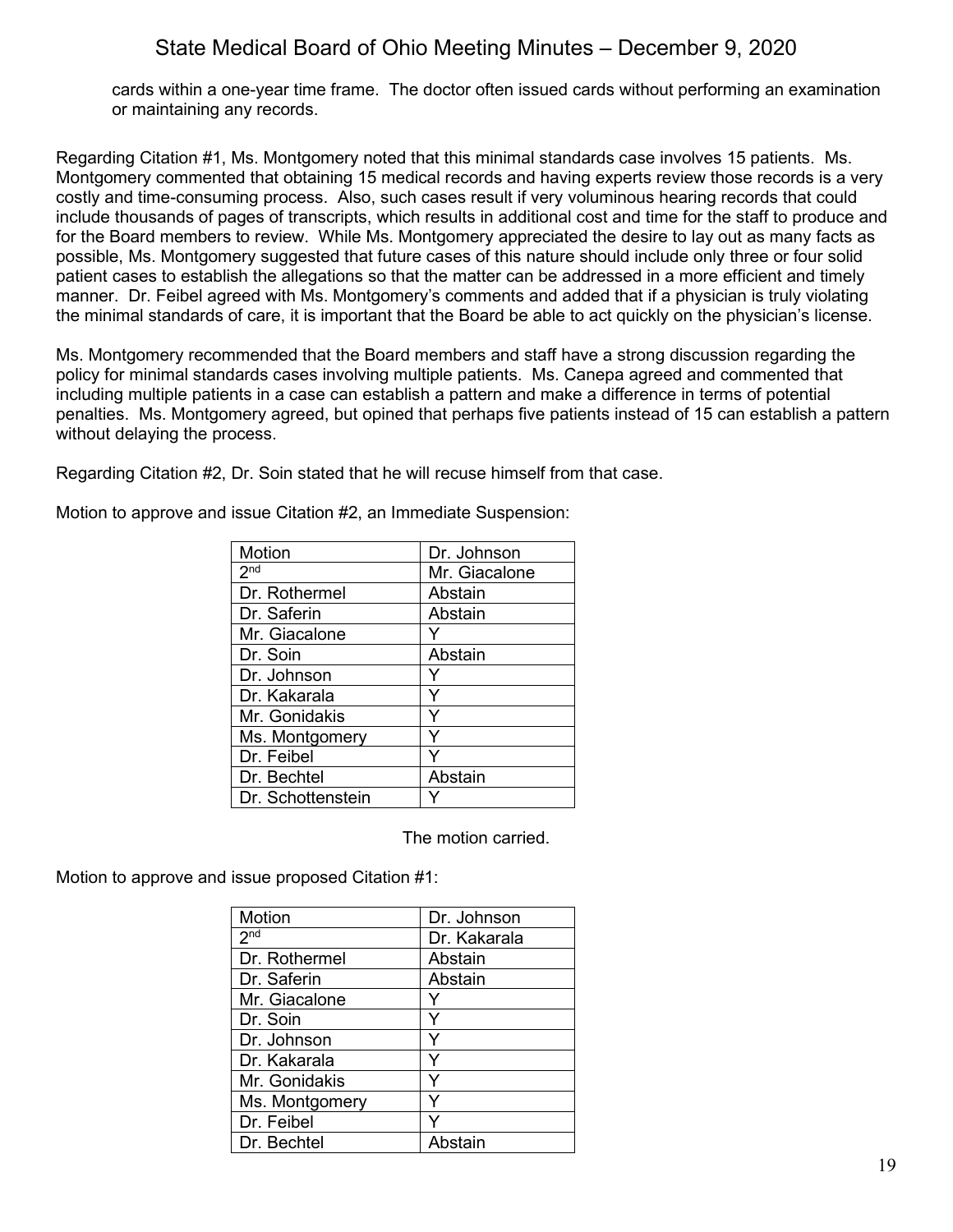Dr. Schottenstein | Y

The motion carried.

Motion to approve and issue proposed Citations #3 and #4:

| Motion            | Dr. Johnson |
|-------------------|-------------|
| 2 <sup>nd</sup>   | Dr. Bechtel |
| Dr. Rothermel     | Abstain     |
| Dr. Saferin       | Abstain     |
| Mr. Giacalone     |             |
| Dr. Soin          |             |
| Dr. Johnson       |             |
| Dr. Kakarala      |             |
| Mr. Gonidakis     | Abstain     |
| Ms. Montgomery    |             |
| Dr. Feibel        | ⋎           |
| Dr. Bechtel       | v           |
| Dr. Schottenstein |             |

The motion carried.

## **OPERATIONS REPORT**

**Human Resources:** Ms. Loucka stated that two new employees have joined the staff. Brandi Dorcy joins the staff as Chief of Compliance having previously served in the Attorney General's office. Also, Lydia Johnson is a new investigator for the Northeast Ohio region.

**Budget:** Ms. Loucka stated that many licensees renewed their licenses in November, resulting in increased revenue. Also, office supply expenses are down because the staff are working from their homes during the pandemic. Dr. Schottenstein will provide more information in the Finance Committee report.

**Virtual Call Center:** Ms. Loucka stated that the Board's virtual call center is now live and will allow staff working from their homes to take calls from the public as if they are in the office. Calls and metrics will be tracked so the Board can maintain customer service standards.

**Licensure:** Ms. Loucka stated that at the beginning of the COVID-19 pandemic, the legislature extended the deadline to renew licenses to December 1, 2020. Through that delay, 5,747 licensees did not renew, compared to about 17,000 who hadn't renewed as of September. Subsequent legislation extended the deadline again so that those whose licenses expire through April 1, 2021, now have until July 1, 2021 to renew. The Board will follow the same communication strategy that it did with the group whose licenses were set to expire on December 1. Ms. Loucka commented that Ms. Reardon worked with the medical associations to push that messaging to its membership and that the associations were great partners in that effort.

In response to a question from Dr. Rothermel, Ms. Loucka stated that she and the staff were surprised that the licensure deadline was extended again. Ms. Loucka noted that the extension applies to all licenses statewide, including driver's licenses. Ms. Loucka speculated that the reason the legislature extended the deadline was perhaps to reduce in-person renewals, as well as make accommodations for industries that have seen a lapse of revenue. Ms. Loucka stated that the licensees will be reminded that their initial renewal date will not change and they will not have a full two years between the delayed renewal and the next renewal.

Ms. Montgomery noted that the Board often gets answers on renewal applications that lead to investigations and potential disciplinary action. Ms. Montgomery stated that it may be worthwhile to see if the Medical Board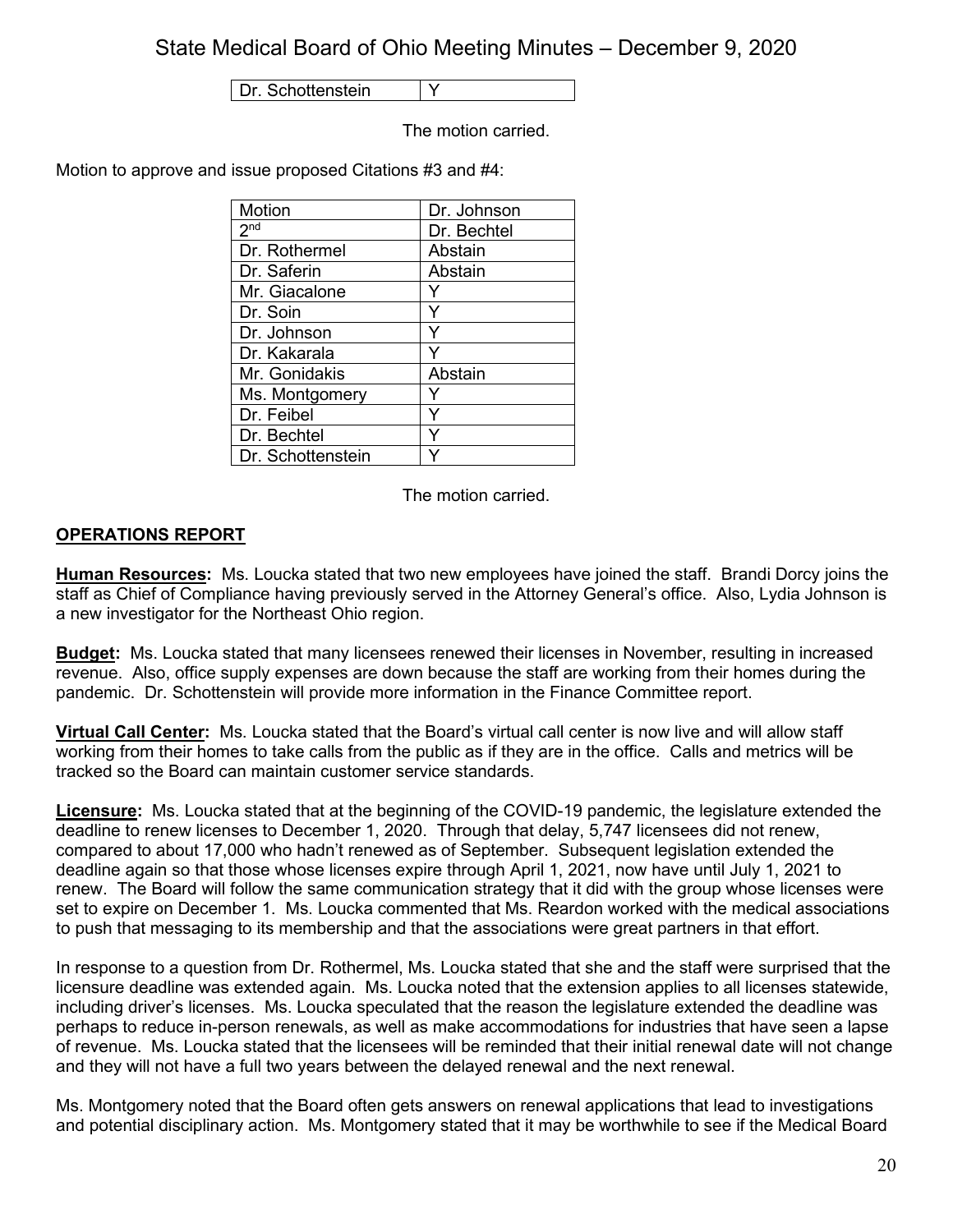could be exempted from the extension so that actionable behavior can be caught and another backlog of cases can be avoided.

**Sexual Misconduct Protocol:** Ms. Loucka stated that the Board's sexual misconduct protocol was adopted in July 2019. That protocol has been revised based on staff input and what has been learned while working with the Governor's Strauss Working Group. The new protocol, approved by Dr. Rothermel and Dr. Saferin, formalizes some of the practices that have been in place. Also, under the new protocol a recommended closure will be reviewed by the Deputy Director of Investigations, Enforcement, and Compliance, rather than a committee, before going to the Secretary and Supervising Member for final approval. Ms. Loucka will provide the new protocol to all Board members.

Ms. Loucka stated that the Strauss Working Group met yesterday and indicated that they would recommend to the Governor that their work has been concluded. The Working Group will make recommendations to all boards and commissions about trainings. Ms. Loucka opined that the Medical Board, given its volume of work, is a little ahead of some other boards and commissions will be able to advise them.

Regarding the historical case review, Ms. Montgomery asked if the Board had reported separately on cases which had a failure to report. Ms. Loucka stated that of the 1,254 licensees reviewed by external reviewers, about 39 were recommended for further review due to possible failure to report. Those reviews will be entered into the staff's workflow and given priority. Given the age of some of the complaints and the rules and laws in effect at that time, caution letters may be appropriate in some cases. Ms. Loucka stated that this can be an educational opportunity to inform licensees that, while it is appreciated that the licensee may have informed their employer, they have a duty to report directly to the Medical Board.

**Compliant Statistics:** Ms. Loucka stated that open and closed complaint data is included in the Operations Report each month. However, based on feedback from the Strauss Working Group and a general desire to improve, there are opportunities to be more granular on what is reported. For example, the data could show how many bootstrap actions are received in a month. Details such as this can show the ebb and flow of the Board's complaints in more detail.

## **ELECTION OF OFFICERS**

Dr. Schottenstein thanked the Board members for the opportunity to serve as the Board President for the last year-and-a-half. Dr. Schottenstein was honored to be able to serve during an eventful time, and he wanted to say from his heart what it has meant to him.

Dr. Schottenstein stated that the work is very meaningful and is an opportunity to give back to the citizens of Ohio and to the medical profession. Dr. Schottenstein expressed great appreciation for the commitment and hard work of all the Board members and the staff, and he has done his best to be worthy of that. Dr. Schottenstein stated that he will miss being President, but he is grateful to continue to serve as a Board member. Dr. Schottenstein stated that he is leaving the presidency in very capable hands, and he wished Dr. Bechtel and Ms. Montgomery all the best.

Dr. Schottenstein noted that when Dr. Bechtel assumes the presidency on January 1, he will become the first Board member to have served in all four of the Board's offices: President, Vice President, Secretary, and Supervising Member. Dr. Schottenstein congratulated Dr. Bechtel on that milestone. Dr. Schottenstein also wished all the best to Dr. Rothermel and Dr. Saferin as they continue on as Secretary and Supervising Member. Dr. Schottenstein gave special thanks to Ms. Loucka, who has been a great partner to him during this time.

Dr. Bechtel stated that Dr. Schottenstein should be recognized and congratulated for his strong leadership and dedication. Dr. Bechtel stated that Dr. Schottenstein faced very challenging times with the Strauss investigation and the impact of COVID-19 on health care delivery. Dr. Schottenstein has been a true champion of Ohio patient protection and has done extensive work behind the scenes. Dr. Bechtel stated that the work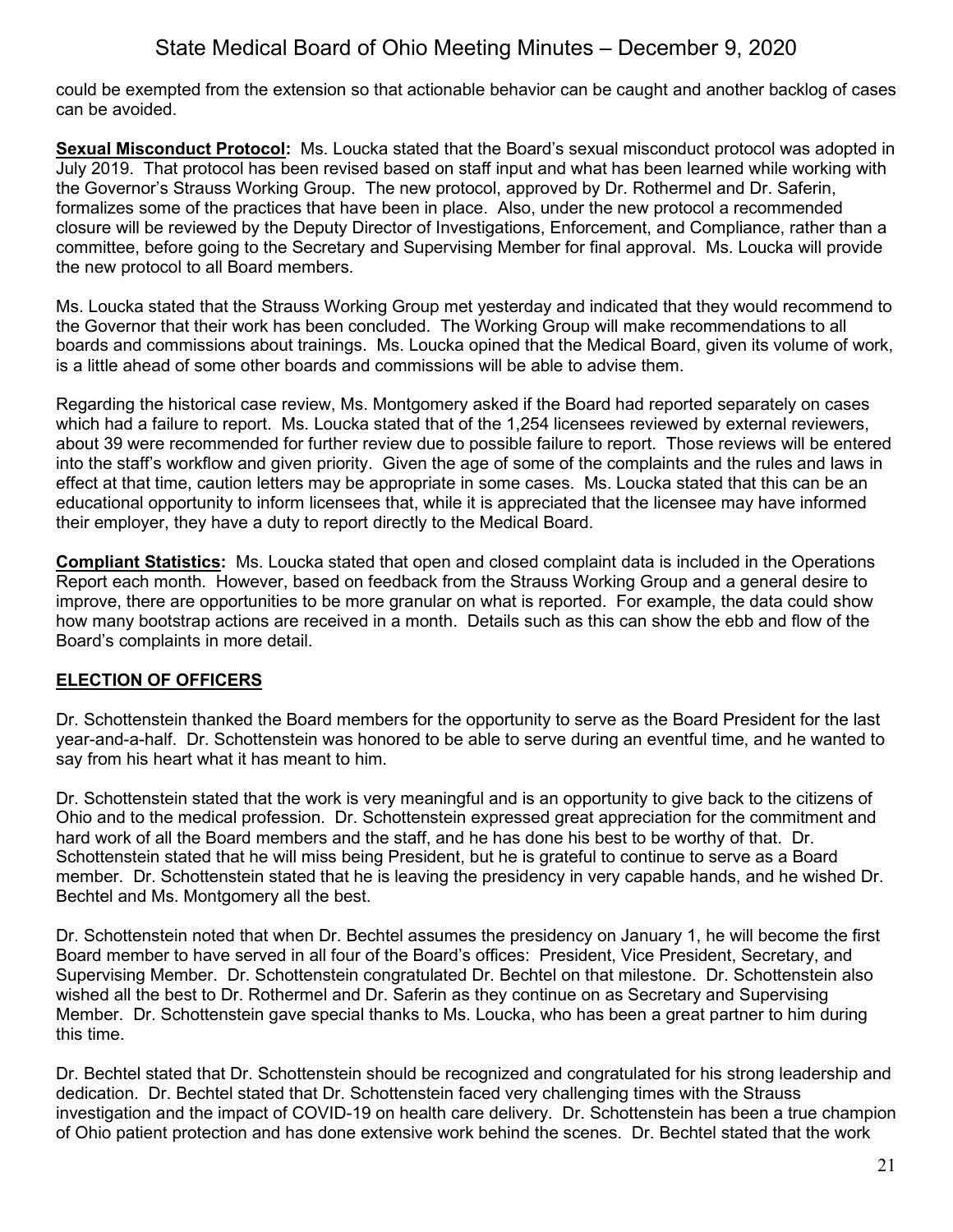Dr. Schottenstein has put into the Strauss investigations and sexual misconduct is incredible. Dr. Bechtel was impressed with how Dr. Schottenstein has reached out to Board members and Board employees to engage them in conversation and show how important they are. Dr. Schottenstein has provided strong leadership and set an example of what a great leader truly is.

Ms. Montgomery agreed with Dr. Bechtel, stating that Dr. Schottenstein has set a high bar for all those who will have any leadership with the Board. Mr. Giacalone agreed and commented that not only is Dr. Schottenstein a great physician, but he has shown he could have been a great attorney as well. Mr. Giacalone thanked Dr. Schottenstein for leading the Board through incredible times. Dr. Saferin appreciated Dr. Schottenstein's input and help as President, stating that Dr. Schottenstein was always there when someone needed to work something out. Dr. Saferin stated that Dr. Schottenstein is an exceptional person, very hard-working and unbelievably intelligent.

Dr. Schottenstein thank everyone for their kind words.

Motion to elect Dr. Bechtel as President, Ms. Montgomery as Vice President, Dr. Rothermel as Secretary, and Dr. Saferin as Supervising Member for terms beginning January 1, 2021, and ending December 31, 2021:

| Motion              | Dr. Kakarala  |
|---------------------|---------------|
| $2^{\overline{nd}}$ | Mr. Gonidakis |
| Dr. Rothermel       | Abstain       |
| Dr. Saferin         | Abstain       |
| Mr. Giacalone       |               |
| Dr. Soin            |               |
| Dr. Johnson         | Y             |
| Dr. Kakarala        | Y             |
| Mr. Gonidakis       |               |
| Ms. Montgomery      | Abstain       |
| Dr. Feibel          |               |
| Dr. Bechtel         | Abstain       |
| Dr. Schottenstein   |               |

The motion carried.

## **RULES & POLICIES**

## **Adoption of Rules**

Motion to adopt, amend, and rescind the rules as described in the November 20, 2020 memorandum from Ms. Anderson and to assign each rule action the effective date of December 31, 2020:

| Motion          | Dr. Saferin  |
|-----------------|--------------|
|                 |              |
| 2 <sub>nd</sub> | Dr. Kakarala |
| Dr. Rothermel   |              |
| Dr. Saferin     | ٧            |
| Mr. Giacalone   |              |
| Dr. Soin        | Y            |
| Dr. Johnson     |              |
| Dr. Kakarala    | Y            |
| Mr. Gonidakis   | Y            |
| Ms. Montgomery  | Y            |
| Dr. Feibel      | Y            |
| Dr. Bechtel     |              |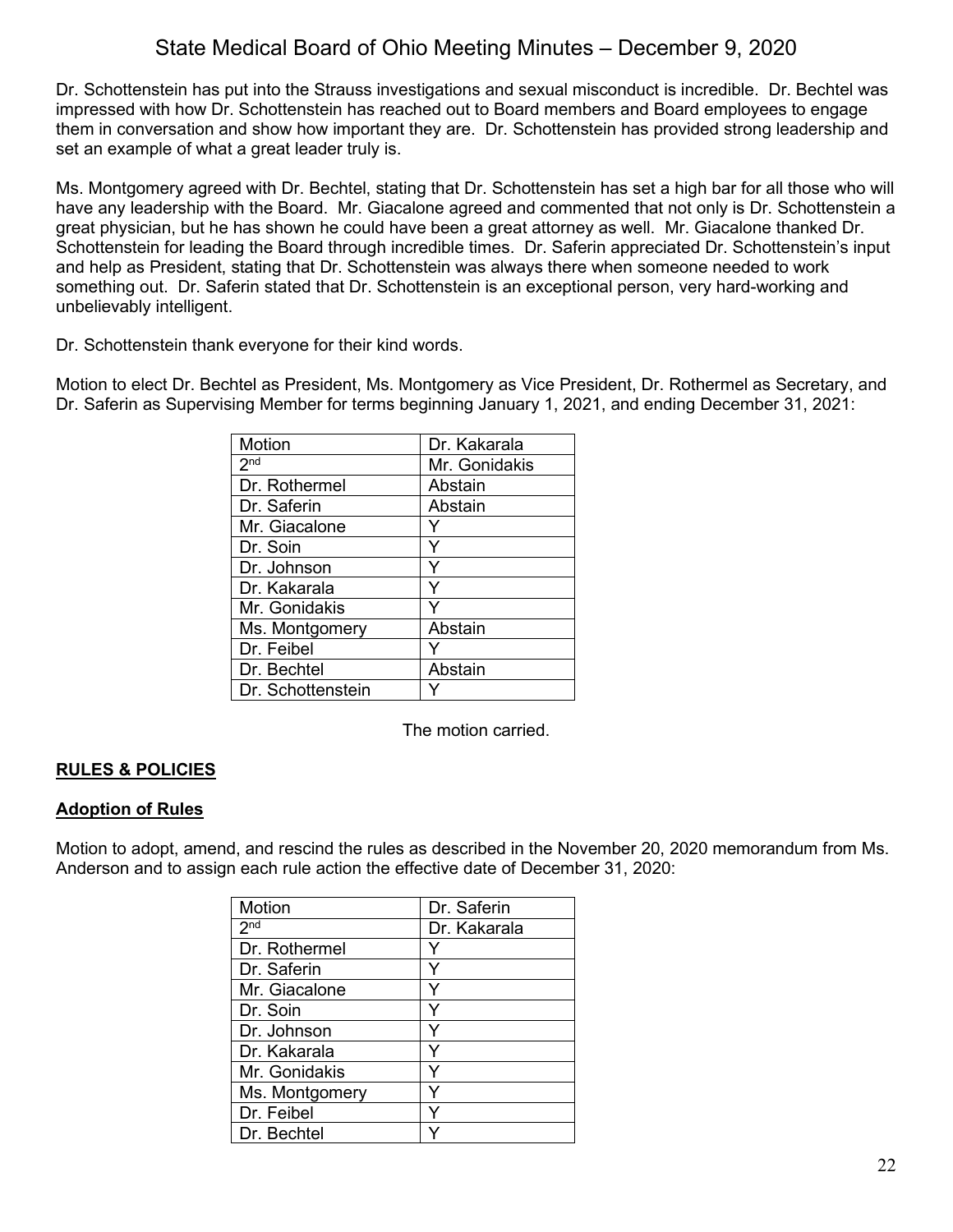Dr. Schottenstein | Y

The motion carried.

### **COMMITTEE BUSINESS**

### **Committee Assignments**

Dr. Schottenstein stated that the Board meeting materials includes an item on proposed committee assignments for calendar year 2021.

Dr. Schottenstein also noted that the memo includes a suggestion to incorporate the work of the Policy Committee into future Board meetings as a standing agenda item. Mr. Giacalone commented that when he had served as President, he scheduled the Policy Committee so that everyone could attend because everyone had an interest in that committee. The suggestion to roll the Policy Committee into the full Board meeting seems to Mr. Giacalone like a normal evolution. Ms. Montgomery also supported that suggestion because it should allow for more time for discussion of those topics.

Dr. Feibel noted that the proposed membership of the ICD-10 Code Data Review Committee is quite large and that perhaps that committee could be rolled into the Board meeting as well. Dr. Schottenstein appreciated that thought, but noted that that committee often meets with outside individuals and that may be complicated by having it be part of the Board meeting.

Dr. Schottenstein stated that with the Board's approval, the suggestions of the committee assignments memo will be implemented.

#### **Dietetics Advisory Council**

Ms. Rearden stated that the Dietetics Advisory Council met on December 7, 2020. Ms. Wonski provided the Council with an update on legislation pertinent to the Board and the Council. The Council reviewed the frequently asked questions (FAQ's) document for dietitians that is on the Board's website and changes were suggested. The FAQ's will be discussed further at the next Council meeting. The 2021 meeting dates for the Council will be posted to the Board's website. The Council also discussed House Bill 404, which extended the license renewal deadline.

Some Council members' terms will expire in 2021; they will be contacted individually to ascertain if they are interested in reappointment.

The Council will next meet on February 8, 2021.

### **Respiratory Care Advisory Council**

Dr. Kakarala stated that the Respiratory Care Advisory Council met on December 8, 2020. Ms. Wonski provided the Council with an update on legislation pertinent to the Board and the Council. The Council also discussed House Bill 404, which extended the license renewal deadline.

The Council had a robust conversation on the need for and use of respiratory care professionals curing the current pandemic and the surge in cases. Dr. Kakarala stated that there had been a lack of respiratory care professionals prior to the pandemic and it has grown significantly during the surge. The Board's staff indicated that all respiratory care professional license and limited permit applications are being expedited during the pandemic and that the Board should be contacted immediately if any issues with an application need to be resolved. The Board staff discussed efforts to work with respiratory therapy educators across the state to make sure any qualified students can obtain their limited permit as soon as possible.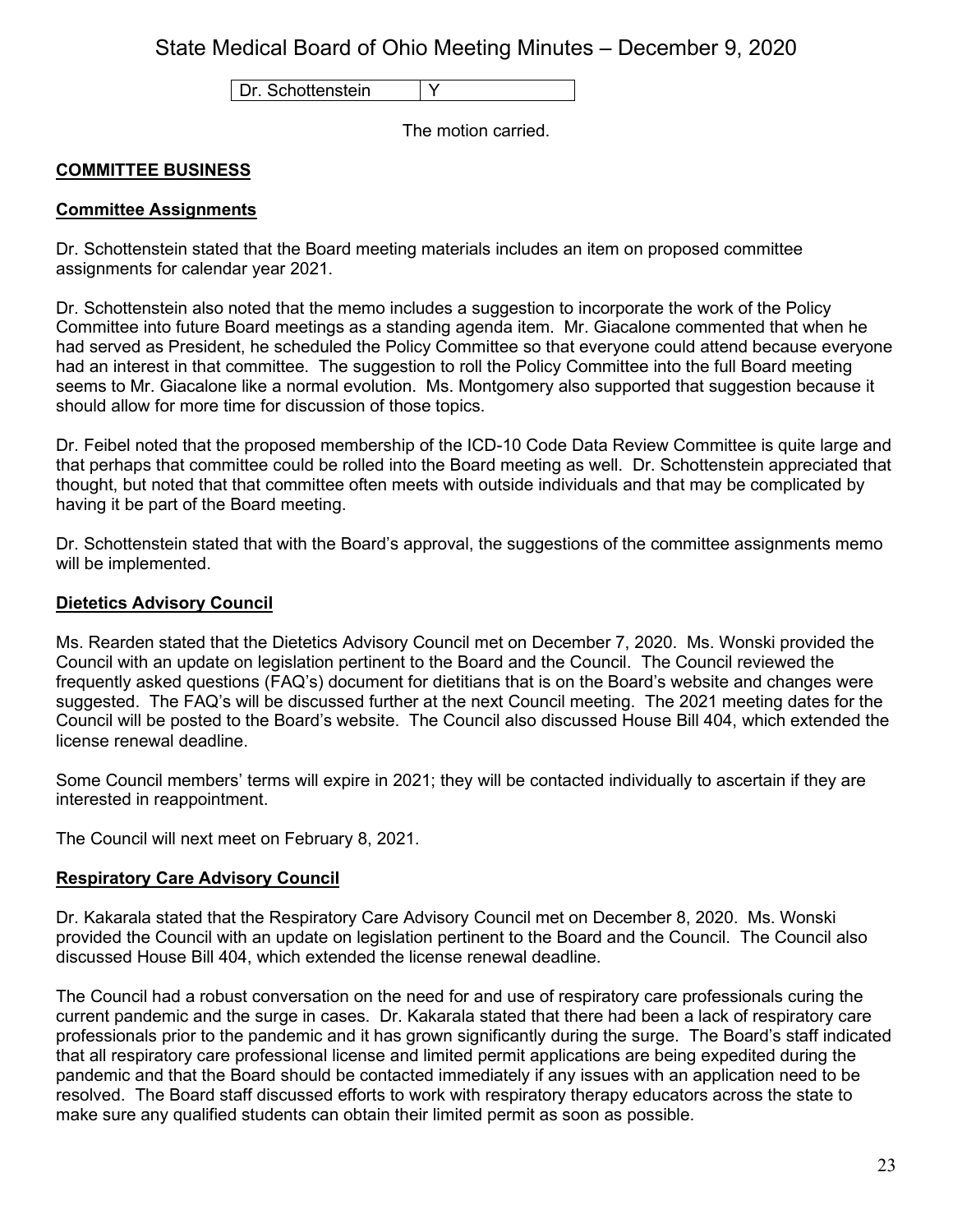Next meeting of the Council will be March 8, 2021.

#### **Policy Committee Report**

Dr. Soin stated that the Committee discussed the rule review updates that will occur during 2021. For example, the continuing medical education (CME) rules will be ready for review in January.

#### Temporary Military Licensure, Light-Based Medical Devices, and Hearing Rules

Motion to approve the proposed amendments to proposed Rule 4731-36-04, as discussed by the Policy Committee, to be filed with JCARR; to approve the proposed amendments, as discussed by the Policy Committee, to be filed with CSI; and to approve the proposed amendments to proposed Rule 4731-13-03 for filing with CSI:

| Motion            | Dr. Kakarala |
|-------------------|--------------|
| 2 <sup>nd</sup>   | Dr. Bechtel  |
| Dr. Rothermel     |              |
| Dr. Saferin       |              |
| Mr. Giacalone     |              |
| Dr. Soin          |              |
| Dr. Johnson       | Y            |
| Dr. Kakarala      | ٧            |
| Mr. Gonidakis     |              |
| Ms. Montgomery    |              |
| Dr. Feibel        |              |
| Dr. Bechtel       |              |
| Dr. Schottenstein |              |

The motion carried.

#### Legislative Update

Dr. Soin stated that the legislative tracker is available in the Board packet. Dr. Soin commented that the tracker is very robust.

#### Consult Agreement Rules

Motion to (1) communicate to the Board of Pharmacy the Board's comments on the Board of Pharmacy's proposed consult agreement rules, and (2) approve submission of the Medical Board's proposed consult agreement rules to the Board of Pharmacy for consultation as required in Section 4729.39(E)(2), ORC:

| Motion          | Dr. Bechtel |
|-----------------|-------------|
| 2 <sup>nd</sup> | Dr. Saferin |
| Dr. Rothermel   |             |
| Dr. Saferin     |             |
| Mr. Giacalone   | ٧           |
| Dr. Soin        |             |
| Dr. Johnson     | ٧           |
| Dr. Kakarala    | Y           |
| Mr. Gonidakis   | Y           |
| Ms. Montgomery  | Y           |
| Dr. Feibel      | Y           |
| Dr. Bechtel     |             |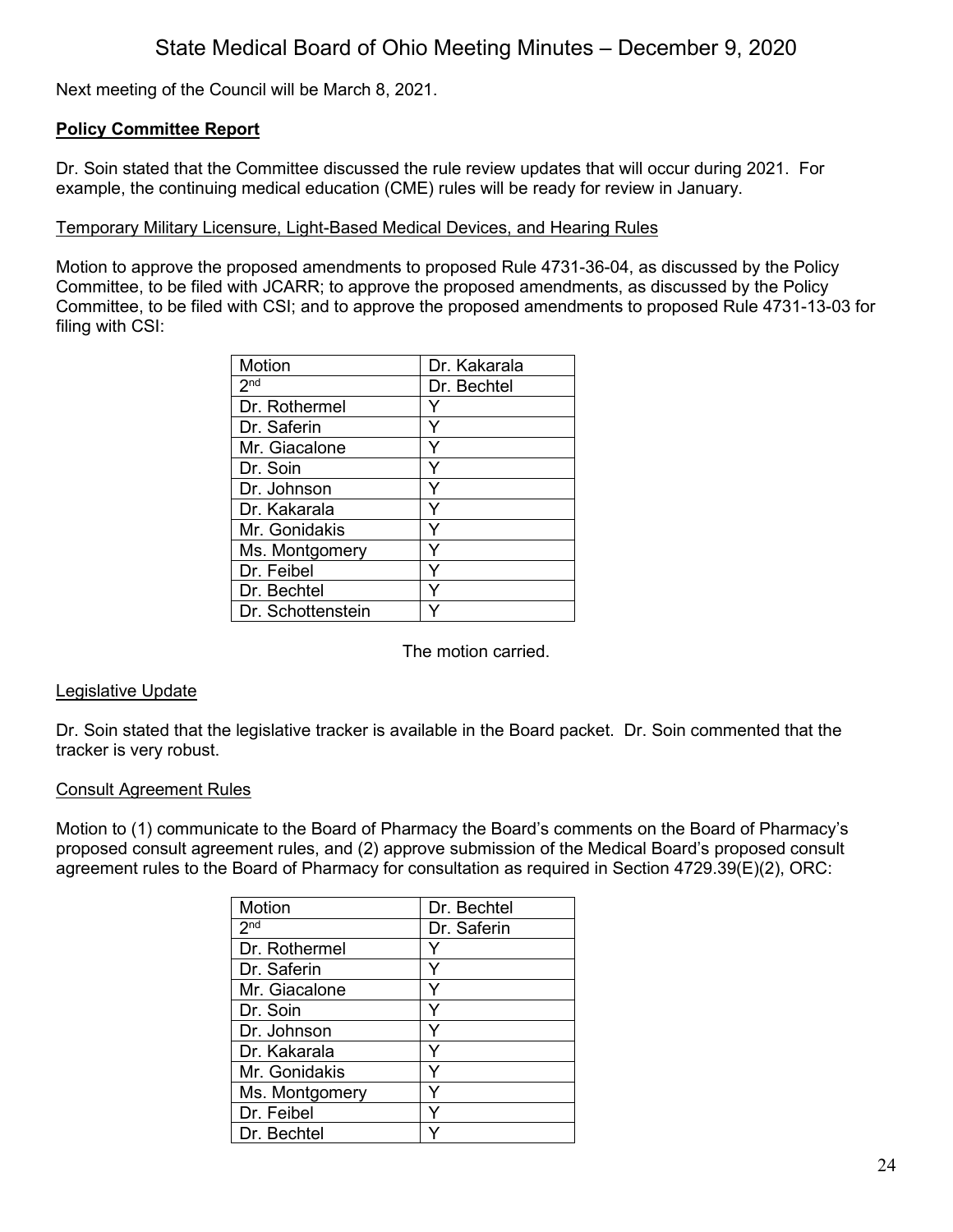Dr. Schottenstein Y

The motion carried.

## **Finance Committee Report**

### Fiscal Update

Dr. Schottenstein stated that revenue for October 2020 was \$1,427,152, compared to \$545,869 in Oct. 2018. Dr. Schottenstein commented that the October 2018 revenue is a more typical number; the increased revenue for October 2020 is a function of licensee renewal for those who had taken advantage of the renewal deadline extension.

Dr. Schottenstein also pointed out that the 5,747 licensees who had not renewed by December 1 likely included many who simply chose not to renew, which happens as part of natural attrition. Of the 15,750 licensees whose renewals are potentially delayed until July 1, 2021, due to recent legislation, Dr. Schottenstein noted that a substantial number of those licensees renewed early. This may be due to the routine email reminders the Board sends out.

The Board's current cash balance improved to \$5,572,042.

Dr. Schottenstein stated that the numbers for November 2020 look very good, with preliminary numbers indicating about \$2,000,000 in revenue, which will be a record for the Board. Preliminary November numbers also indicate a cash balance of about \$6,800,000.

Dr. Schottenstein noted a 13.4% increase year-to-date in expenditures, which is a function of the fact that October 2020 had three pay periods instead of the usual two. The additional pay period represents about \$300,000 in expenses and accounts for the increased expenditure.

Dr. Schottenstein stated that the Board received \$21,700 in disciplinary fines in October, in addition to \$551.20 from collections. The Board levied \$40,500 in fines. The Board has received \$82,047 in total fines year-todate.

Dr. Schottenstein added that the Board has received about \$25,000 in federal money for reimbursements related to the COVID-19 pandemic due to expenses that would not otherwise have accrued, such as personal protective equipment, laptops, and staff overtime regarding COVID-related matters.

### **Licensure Committee Report**

#### Licensure Application Reviews

Motion to approve the Licensure staff recommendations for the requests of Annette Bell, L.D., and Amy Reutzel, M.T.:

| Motion          | Dr. Bechtel  |
|-----------------|--------------|
| 2 <sub>nd</sub> | Dr. Kakarala |
| Dr. Rothermel   |              |
| Dr. Saferin     |              |
| Mr. Giacalone   |              |
| Dr. Soin        |              |
| Dr. Johnson     |              |
| Dr. Kakarala    |              |
| Mr. Gonidakis   |              |
| Ms. Montgomery  |              |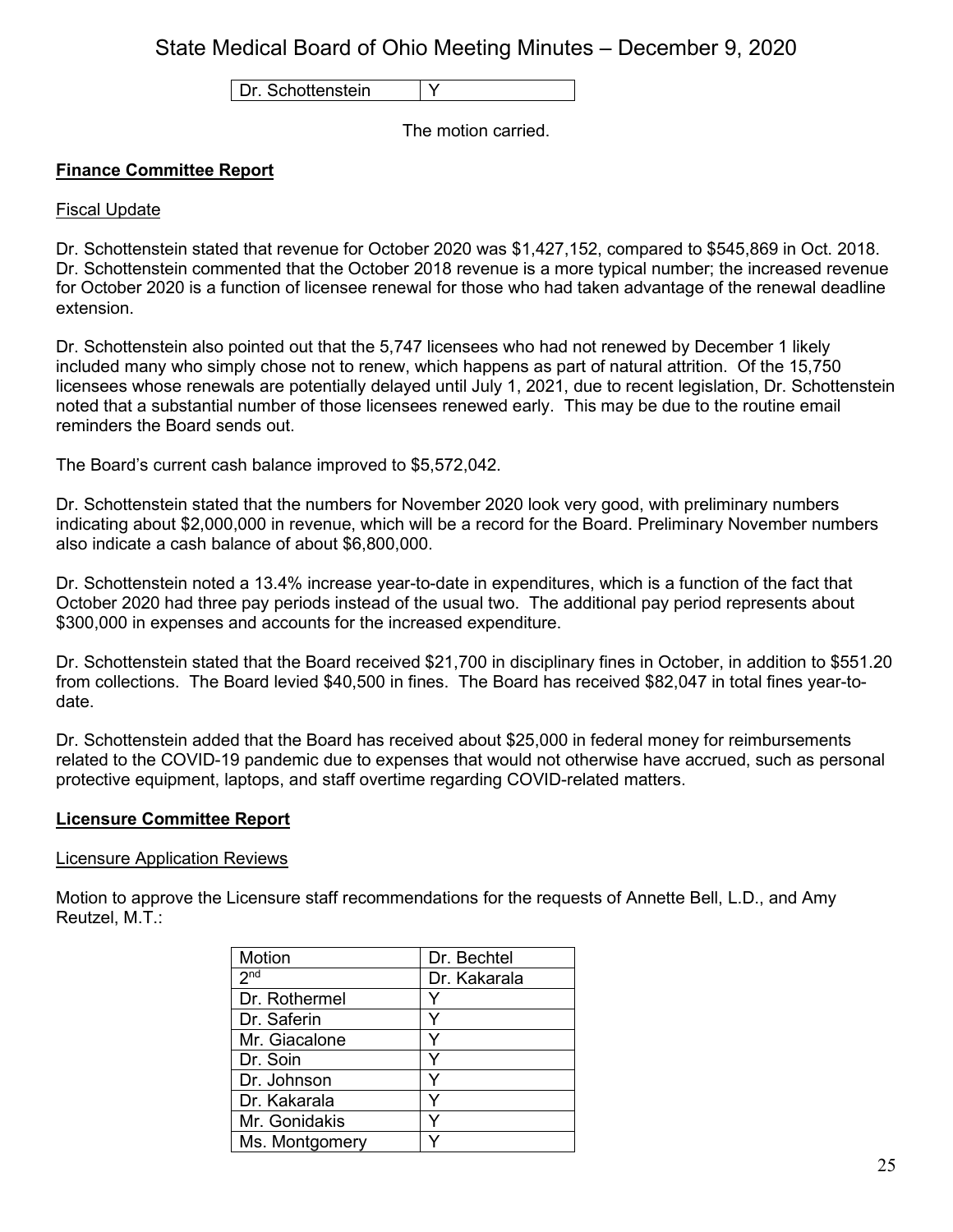| Dr. Feibel        |  |
|-------------------|--|
| Dr. Bechtel       |  |
| Dr. Schottenstein |  |

The motion carried.

### **COMPLIANCE**

#### **Reinstatement Request**

#### William Danko, M.D.

Motion that the request for the reinstatement of the license of William Danko, M.D., be approved, subject to the probationary terms and conditions as outlined in the August 12, 2020 Board Order for a minimum of three years:

| Motion            | Ms. Montgomery |
|-------------------|----------------|
| 2 <sub>nd</sub>   | Dr. Johnson    |
| Dr. Rothermel     | Abstain        |
| Dr. Saferin       | Abstain        |
| Mr. Giacalone     |                |
| Dr. Soin          | Y              |
| Dr. Johnson       | Y              |
| Dr. Kakarala      | Υ              |
| Mr. Gonidakis     | ٧              |
| Ms. Montgomery    |                |
| Dr. Feibel        |                |
| Dr. Bechtel       | Abstain        |
| Dr. Schottenstein |                |

The motion carried.

### **Office Conference Review**

Motion to approve the Compliance staff's Reports of Conferences for November 9 and 12, 2020:

| Motion              | Mr. Giacalone |
|---------------------|---------------|
| $2^{\overline{nd}}$ | Dr. Kakarala  |
| Dr. Rothermel       | Abstain       |
| Dr. Saferin         | Abstain       |
| Mr. Giacalone       |               |
| Dr. Soin            |               |
| Dr. Johnson         |               |
| Dr. Kakarala        | Υ             |
| Mr. Gonidakis       | v             |
| Ms. Montgomery      |               |
| Dr. Feibel          |               |
| Dr. Bechtel         | Abstain       |
| Dr. Schottenstein   |               |

The motion carried.

### **Probationary Requests**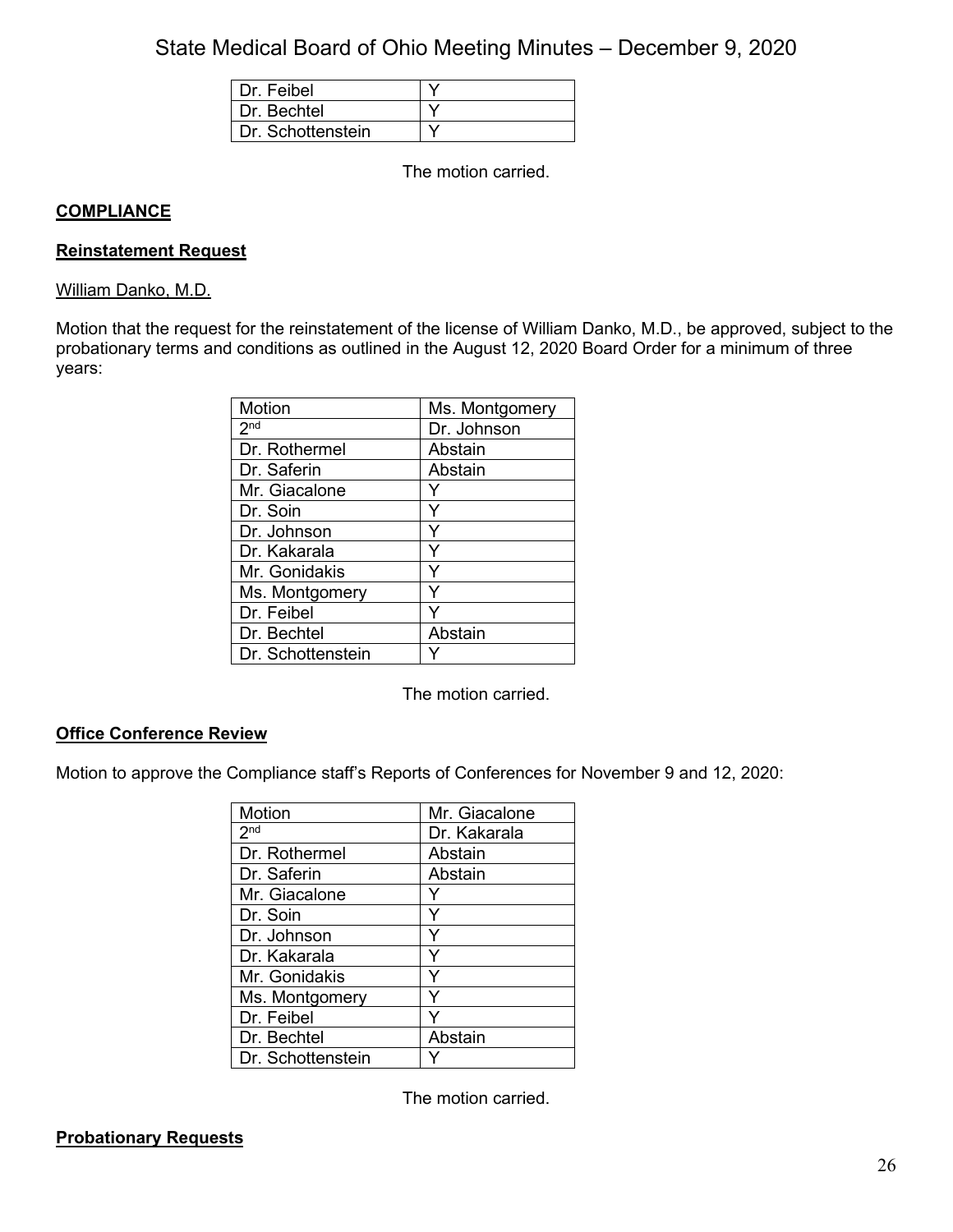Motion to approve the Secretary and Supervising Member's recommendations for the following probationary requests:

- a) Julie M. Alderson, D.O.: Request for reduction in psychiatric treatment from every eight weeks to every twelve weeks.
- b) Michael J. Howkins, D.O.: Request for reduction in recovery meeting attendance to two meetings per week with a minimum of ten meetings per month.
- c) Ariane S. Neyou, M.D.: Request for approval of the online course *PBI Best Practice Prescribing: Opioids, Pain Management and Addiction*, offered by the University of California, Irvine School of Medicine, to fulfill the controlled substance prescribing course requirement; and approval of the course tailored by Donna Homenko, Ph.D., to fulfill the professional ethics/boundaries course requirement.
- d) Christopher N. Vashi, M.D.: Request for approval of the aftercare completed through the Kentucky Physicians Health Foundation to fulfill the aftercare requirement.

| Motion            | Dr. Kakarala   |
|-------------------|----------------|
| 2 <sup>nd</sup>   | Ms. Montgomery |
| Dr. Rothermel     | Abstain        |
| Dr. Saferin       | Abstain        |
| Mr. Giacalone     |                |
| Dr. Soin          | Y              |
| Dr. Johnson       |                |
| Dr. Kakarala      | Υ              |
| Mr. Gonidakis     | Y              |
| Ms. Montgomery    |                |
| Dr. Feibel        |                |
| Dr. Bechtel       | Abstain        |
| Dr. Schottenstein |                |

The motion carried.

## **ADJOURN**

Motion to adjourn:

| Motion            | Dr. Saferin  |
|-------------------|--------------|
| 2 <sup>nd</sup>   | Dr. Kakarala |
| Dr. Rothermel     | Y            |
| Dr. Saferin       | Y            |
| Mr. Giacalone     | Y            |
| Dr. Soin          |              |
| Dr. Johnson       | Y            |
| Dr. Kakarala      | Y            |
| Mr. Gonidakis     | Y            |
| Ms. Montgomery    |              |
| Dr. Feibel        | Y            |
| Dr. Bechtel       |              |
| Dr. Schottenstein |              |

The motion carried.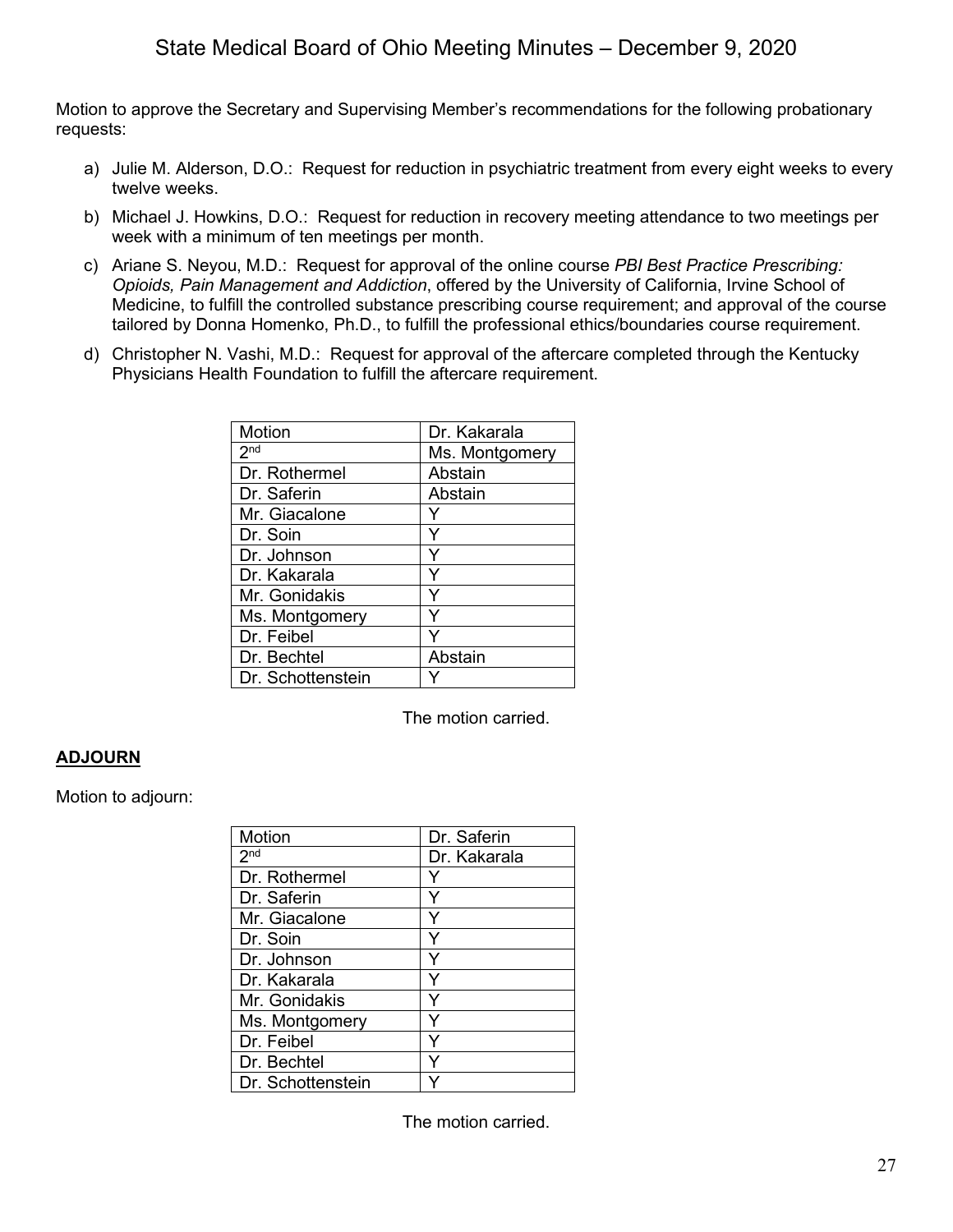The meeting adjourned at 12:12 p.m.

We hereby attest that these are the true and accurate approved minutes of the State Medical Board of Ohio meeting on December 9, 2020, as approved on January 13, 2021.

Mark Bechtel no

Mark Bechtel, M.D., President

Hem D. Rokhermel

Kim G. Rothermel, M.D., Secretary

(SEAL)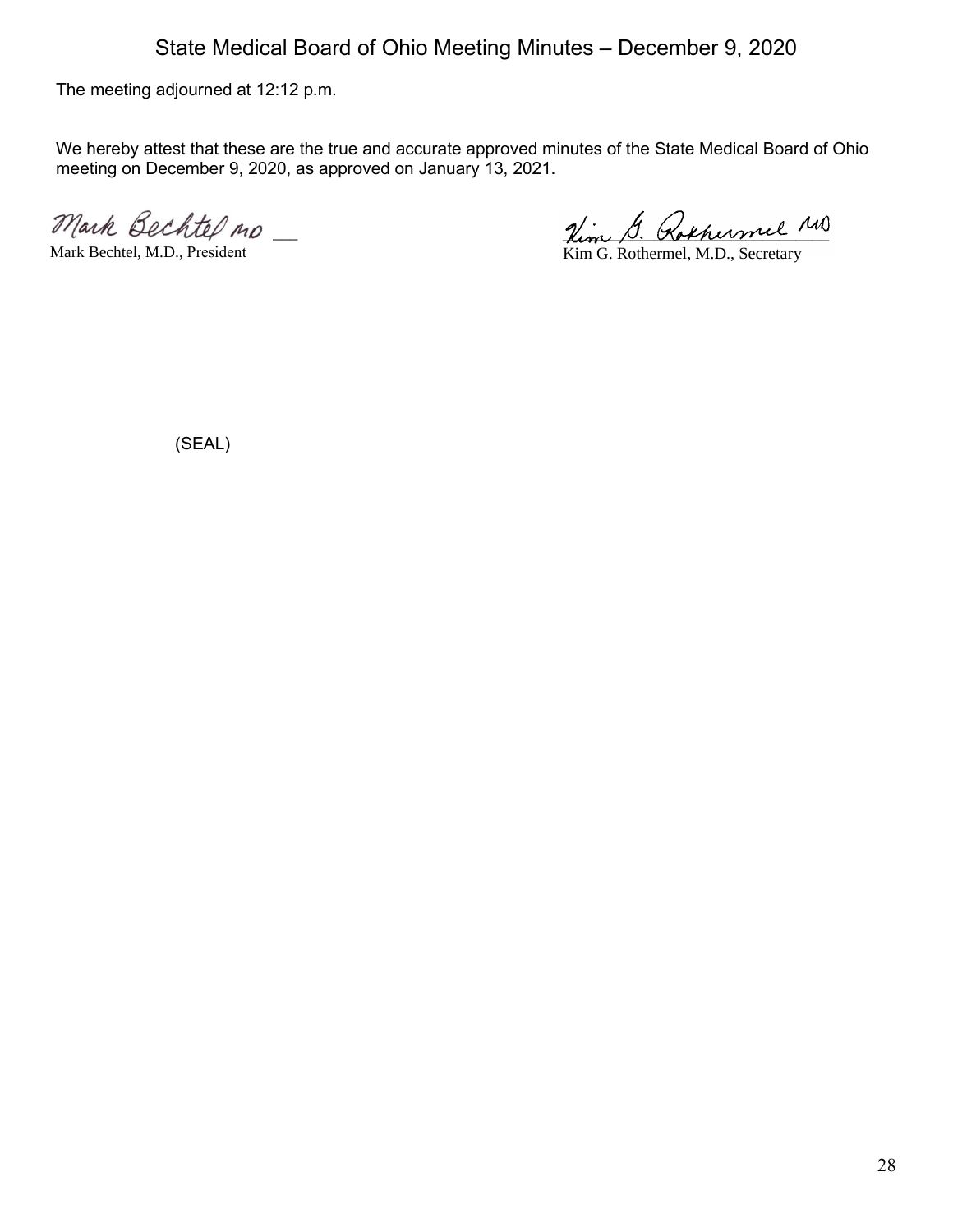

30 East Broad Street, 3rd Floor Columbus, Ohio 43215 (614) 466-3934 med.ohio.gov

State Medical Board of Ohio

#### **POLICY COMMITTEE MEETING December 9, 2020** via live-streamed video conference

| <b>Members:</b>                     | Staff:                                        |
|-------------------------------------|-----------------------------------------------|
| Amol Soin, M.D., Chair              | Stephanie Loucka, Executive Director          |
| Robert Giacalone, R.Ph., J.D.       | Kimberly Anderson, Chief Legal Counsel        |
| Mark Bechtel, M.D.                  | Nathan Smith, Senior Legal and Policy Counsel |
| <b>Betty Montgomery</b>             | Chelsea Wonski, Legislative Director          |
| Sherry Johnson, D.O.                | Julie Williams, Public Information Officer    |
|                                     | Benton Taylor, Board Parliamentarian          |
| <b>Other Board Members present:</b> |                                               |
| Michael Schottenstein, M.D.         |                                               |
| Kim Rothermel, M.D.                 |                                               |
| Bruce Saferin, D.P.M.               |                                               |
| Jonathan Feibel, M.D.               |                                               |
| Harish Kakarala, M.D.               |                                               |
|                                     |                                               |

Dr. Soin called the meeting to order at 9:01 a.m.

#### **Minutes Review**

**Dr. Bechtel moved to approve the draft minutes of the November 10, 2020 meeting of the Policy Committee. Mr. Giacalone seconded the motion.** The motion carried.

#### **Rule Review Update**

Ms. Anderson stated that there will be fewer rules to be reviewed in 2021, but the group will include rules that are used by the Board often. Among the rules scheduled for review in 2021 are the sexual misconduct rules, the delegation rules, and the rules on prescribing controlled substances for self and family. The 2021 rule review schedule is included in the meeting materials.

Ms. Anderson stated that the Board is scheduled to adopt new rules at today's Board meeting. The continuing medical education (CME) rules, including the mandatory one hour of education on the dutyto-report, has been through the required hearings and will be ready for adoption by the Board at its January 2021 meeting.

#### **Rules with the Common Sense Initiative**

#### **Temporary Military Licensure**

Ms. Anderson stated that the Board is scheduled to adopt rules this afternoon regarding military licensure. The Common Sense Initiative (CSI) required changes to proposed Rule 4731-36-04 to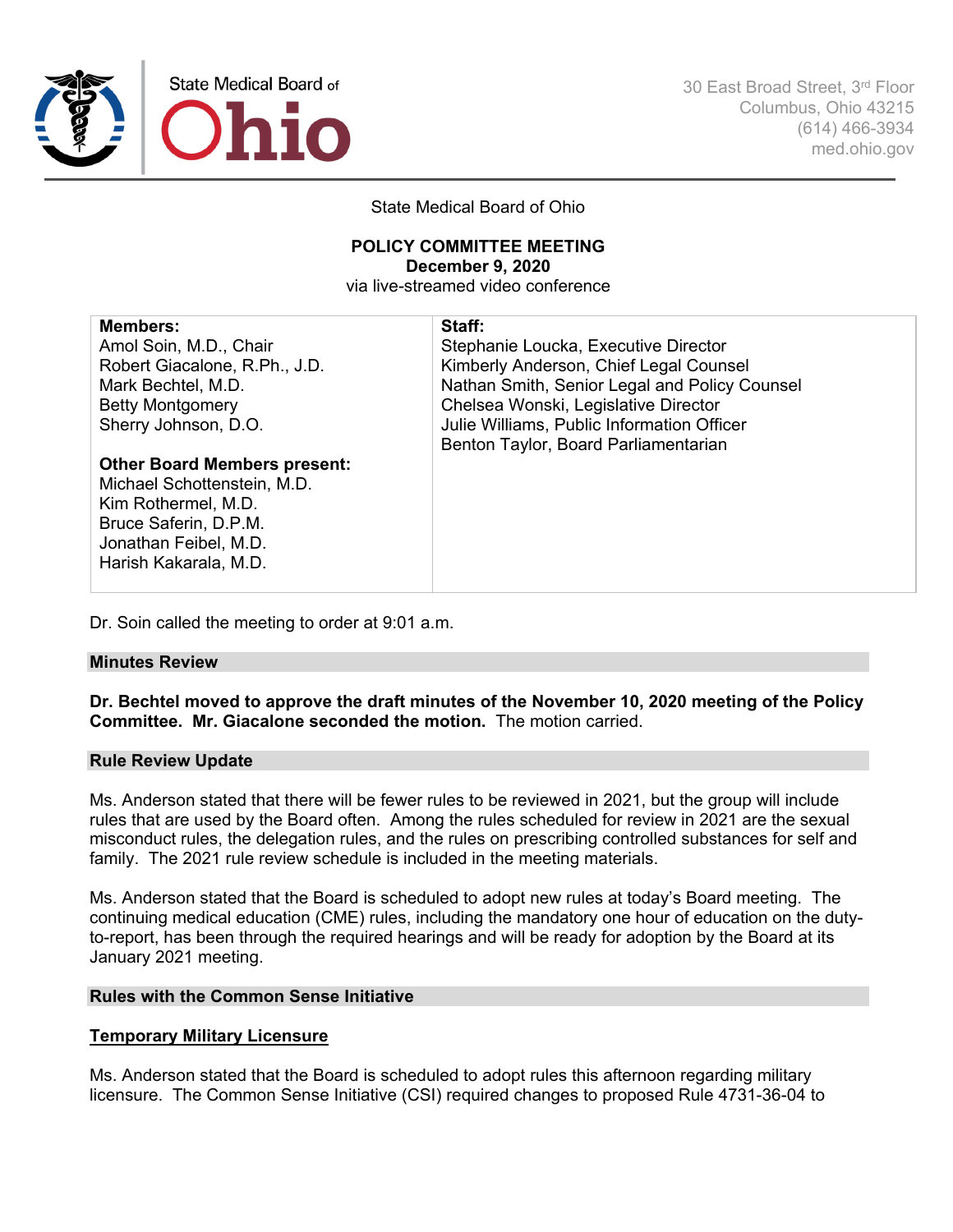reference the Board's processes as described in proposed Rule 4731-36-03. CSI also requested that language be added to explain that licensure fees would be waived. Ms. Anderson noted that statute requires the fee to be waived, and this is why the explanation was not initially included in the proposed Rule. The explanation of the waived licensure fees has been added to the proposed Rule as Paragraph H.

In response to a question from Dr. Bechtel, Ms. Anderson stated that although licensure fees will be waived, the applicant will still be responsible for paying for the background check as required by statute. Ms. Montgomery asked that measures be taken to ensure that the Board does not end up absorbing the costs of the background checks. Ms. Anderson stated that she will work with Mr. Turek to make sure the instructions for the applicants is clear on that point.

#### **Dr. Bechtel moved to recommend approval of the proposed amendments to Rule 4731-36-04, to be filed with the Joint Committee on Agency Rule Review. Dr. Johnson seconded the motion**. The motion carried.

### **Light-Based Medical Devices**

Ms. Anderson stated that many comments were received on the proposed light-based medical devices rule and have been included in the Committee materials packet. The rules have been discussed with the Physician Assistant Policy Committee as well. Ms. Anderson stated that the physician assistant statutes, especially 4730.21, Ohio Revised Code, already specify how a supervising physician and a physician assistant should work together with respect to the competence of the physician assistant to utilize light-based medical devices, the type of supervision to be given by the supervising physician, and the number of physician assistants that may be supervised at one time. These statutory provisions are slightly different from what has been proposed in this rule.

Ms. Anderson has drafted changes to the rule to address these concerns and to treat physician assistants differently in accordance with statute. For registered nurses, licensed practical nurses, and in some cases cosmetic therapists, the rule would establish a number of procedures to be viewed, require on-site supervision, and limit the physician to supervising up to two individuals.

Because these changes are significant, Ms. Anderson wished to consult with the Physician Assistant Policy Committee and ensure their concerns are being addressed, as well as the Board of Nursing since the rule would affect some of their licensees. Ms. Anderson also asked for the Committee's input on the definitional concerns that were raised in the public comments.

Ms. Montgomery asked for clarification of whether the rule applies to vascular lasers, which was one of the questions in the public comments. Dr. Bechtel stated that the rule specifically discusses what types of skin lesions are considered vascular in nature and therefore amenable to treatment. Dr. Bechtel stated that the energy of vascular lasers is absorbed by the hemoglobin in the blood, which dissipates energy and causes blood vessels to branch down. Dr. Bechtel was satisfied with the rule's description of what skin lesions are considered vascular. Dr. Bechtel was also comfortable with defining vascular lasers as light-based medical devices. Ms. Anderson thanked Dr. Bechtel for clarifying that issue.

Dr. Bechtel continued that the rule is focused on patient safety. Dr. Bechtel stated that vascular lasers are probably the safest of all the lasers and have a lower risk of scarring, and that is why the vascular laser was chosen for expansion into the scope of practice of nurses and cosmetic therapists. The rule also includes rigorous educational requirements, including eight hours of classroom education. The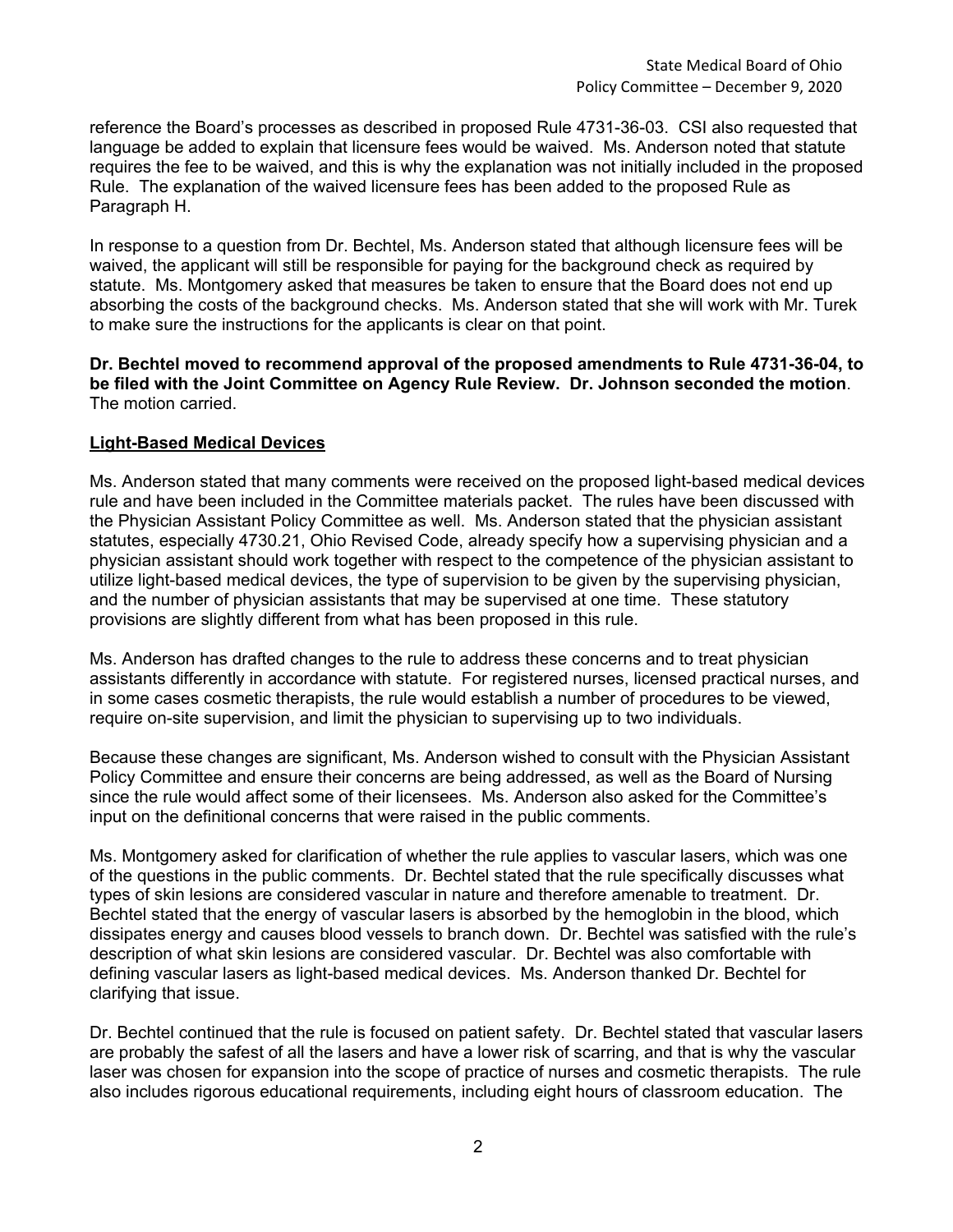practitioners are required to observe 15 cases and then perform 20 cases under direct supervision of a physician. Also, physicians cannot supervise more than two individuals at one time. In response to two articles on laser safety sent by the Cleveland Clinic, Dr. Bechtel stated that one article was on ablative lasers, which are not expanded by this rule because of the greater risk of scarring. The other article was published outside the United States. Dr. Bechtel reiterated that he is comfortable that the guardrails and educational requirements in the rule will promote patient safety.

Dr. Schottenstein asked if the Board of Nursing has statutes that governs their licensees' authorization for supervision that could potentially allow them more leeway than this proposed rule would. Ms. Anderson replied that she did not believe that was the case, but she would like to get input from the Board of Nursing.

Regarding the scope of cosmetic therapists, Mr. Giacalone asked Dr. Bechtel to comment on what makes hair removal and tattoo removal different from vascular treatment. Dr. Bechtel responded that cosmetic therapists can perform laser hair removal and those who already do so can continue under this rule. However, the rule would require cosmetic therapists who are beginning to practice laser hair removal to undergo extensive educational instruction. Dr. Bechtel stated that removal of tattoos is very complicated and requires a laser to be specifically chosen based on the tattoo pigment. Tattoo removal also has a much higher incidence of scarring. While allowing cosmetic therapists to use laser for tattoo removal may be something the Board could consider in the future, it is not included in the current proposed rule due to the challenging process and potential risks.

**Dr. Bechtel moved to circulate the proposed changes to the proposed rule to the Physician Assistant Policy Committee and the Board of Nursing for input. Dr. Johnson seconded the motion.** The motion carried.

### **Weight-Loss Prescribing Rules**

Dr. Soin stated that last month the Committee decided to gather additional information on this topic. Since that time, Dr. Soin reached out to key opinion leaders in this field, as well as pharmacists, physicians who treat obesity, and representatives from national obesity associations. Dr. Soin remarked that he received a great deal of valuable information and feedback from these interactions. At the Board's request, these experts also provided written comments that Dr. Soin found to be excellent and well-written. Dr. Soin stated that it would be helpful to have additional time to review the written comments and provide a more robust update next month.

Dr. Soin observed that there were two general themes in the comments. One theme was the potential opportunity to enhance telemedicine visits for some of the wellness checks that are required by rule. Secondly, the vast majority of comments were on the issue phentermine being labeled as an acute treatment and whether there are any opportunities for chronic use. Dr. Soin stated the more information will be gathered for review next month.

### **Hearing Rules**

Ms. Anderson stated that though minor changes to the hearing rules have already been approved by the Board, the Hearing Examiners have requested that the rule be amended so they would have the ability to hold virtual hearings via video conference upon motion from a party or from the Hearing Examiner, even when the current emergency is over. Ms. Montgomery was in favor of this change because of the added flexibility it could provide to licensees and the potential to increase the number of hearings held.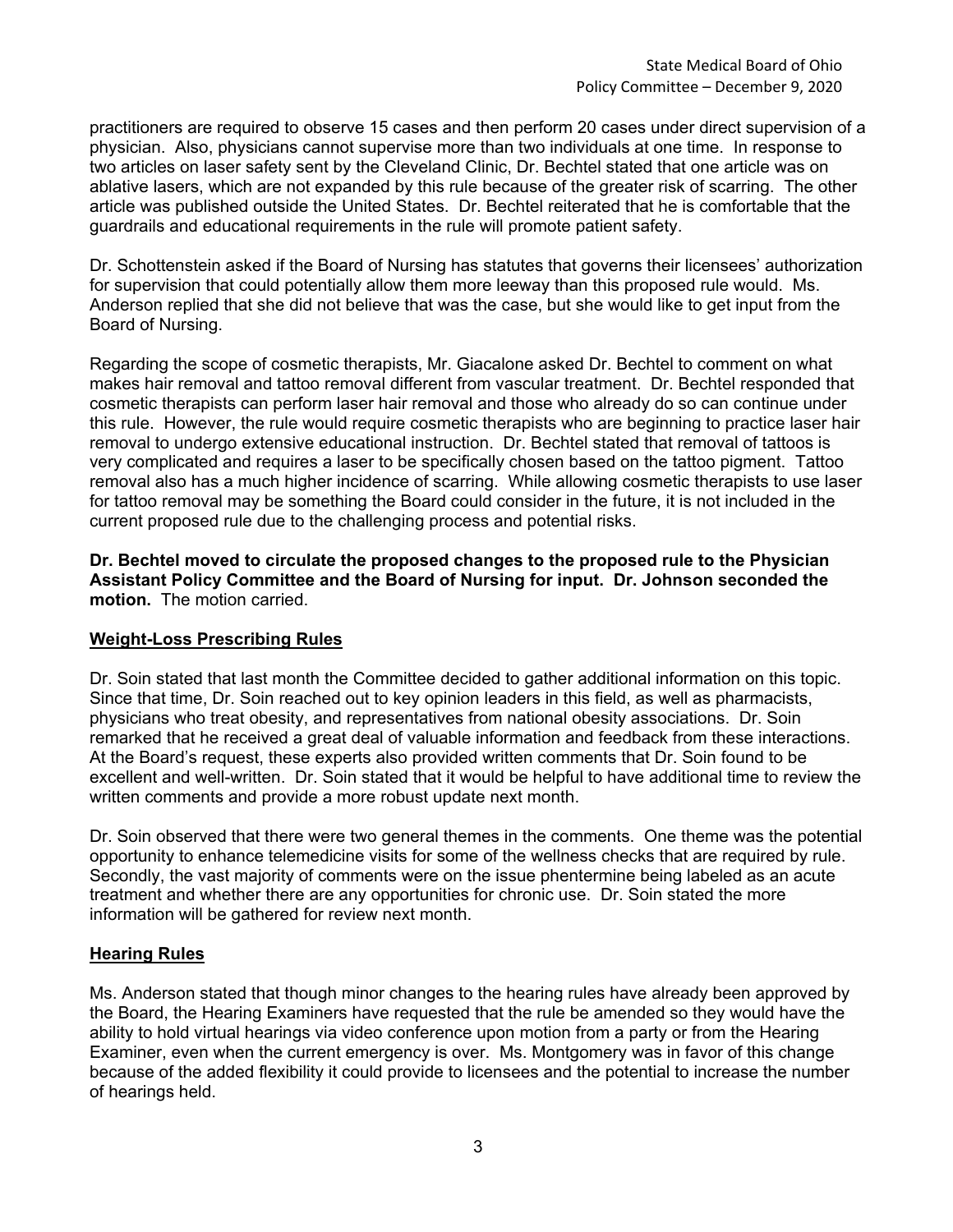**Ms. Montgomery moved to refile the hearing rule with the proposed change. Dr. Bechtel seconded the motion.** The motion carried.

#### **Consult Agreement Rules**

Ms. Anderson stated that the Board of Pharmacy is required by statute to submit any proposed changes to its consult agreement rules to the Medical Board for input. The Board has had an opportunity to review the Board of Pharmacy's proposed changes and Ms. Anderson has been notified of some minor typographical errors. Likewise, the Medical Board is required by statute to submit any potential changes to its consult agreement rules to the Board of Pharmacy for their input.

**Dr. Johnson moved to communicate to the Board of Pharmacy the Board's comments on the Board of Pharmacy's proposed consult agreement rules. Dr. Johnson further moved to approve submission of the Medical Board's proposed consult agreement rules to the Board of Pharmacy for consultation as required in Section 4729.39(E)(2), ORC. Dr. Bechtel seconded the motion. The motion carried.**

#### **Legislative Update**

**Senate Bill 246, Occupational Licensing Reciprocity:** Ms. Wonski stated that the legislative staff has worked with the bill's sponsor and the committee chair to address concerns for retaining the Board's ability to make determinations on whether an applicant has adequately met Ohio's qualifications for licensure. Last week, the Senate committee adopted the Board's requested changes. These amendments allow greater flexibility for all licensing boards in making determinations on applicants' fitness to practice. Ms. Wonski thanked Mr. Smith, who was instrumental in both drafting and negotiating the amendments.

Ms. Montgomery asked if there has been discussion on allowing the Board to consider applicants' offenses beyond the five-year limit for cases of violence or sexually-related offenses. Ms. Wonski replied that the fitness-to-practice language allows the Board more flexibility to consider older offenses if they resulted in action on the applicant's license in another state. Mr. Smith commented that Ms. Wonski is working diligently on House Bill 263 to request a longer look-back period on convictions.

**House Bill 263, Occupational Licensing:** Ms. Wonski stated that this legislation would require the Board to provide a comprehensive list of criminal offenses that would prevent a person from becoming licensed in Ohio. The legislative staff has worked with several other health care boards, as well as the bill sponsor and committee chair, to develop solutions to the boards' issues. The Senate Transportation, Commerce, and Workforce Committee had a third hearing on this bill last week. The Board submitted testimony expressing its concerns with the language and offered suggested changes. The bill is scheduled for its fifth hearing today.

**Senate Bill 364, Interstate Medical Licensure Compact:** Ms. Wonski stated that this bill would require Ohio to join the Interstate Medical Licensure Compact. This legislation has not moved recently, but the staff continues to monitor it closely. Ms. Wonski did not expect the bill to move during this General Assembly, but this language may be seen again early next year.

**House Bill 492, Physician Assistants:** Ms. Wonski stated that this bill would expand the ability of physician assistants to perform procedural sedation for the purpose of rapid intubation. Ms. Wonski